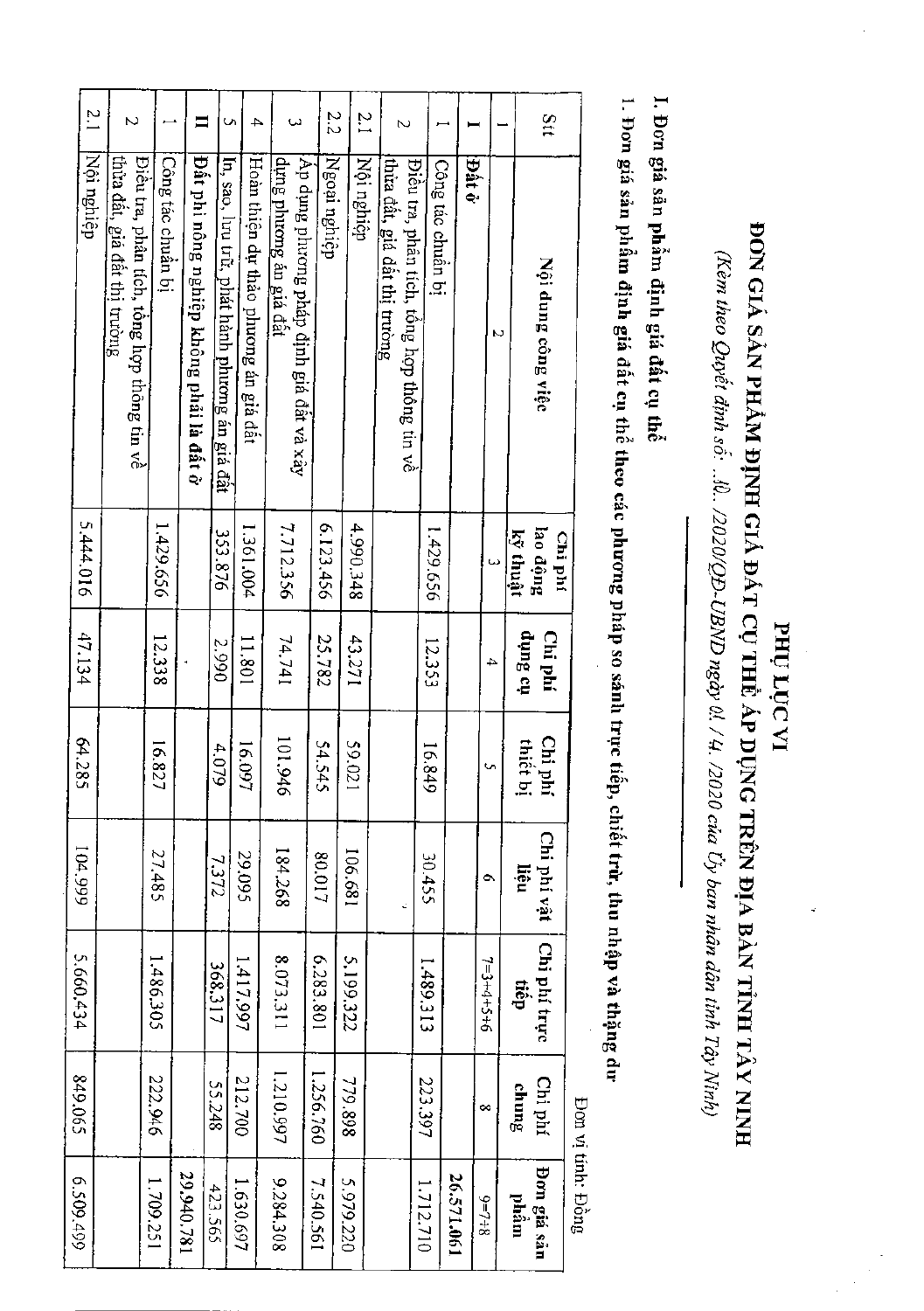|                | Nội dung công việc                                                         | иg<br>П<br>kỹ thuật<br>Chi phi<br>lao độ | dung cu<br>Chi phí | Chi phí<br>thiết bị | Chi phí vật<br>liệu | Chi phí trực<br>tiếp | Chi phí<br>chung | Đơn giá sản<br>phầm     |
|----------------|----------------------------------------------------------------------------|------------------------------------------|--------------------|---------------------|---------------------|----------------------|------------------|-------------------------|
|                | 2                                                                          | m                                        | 4                  | S                   | Ó                   | $7 = 3 + 4 + 5 + 6$  | $\infty$         |                         |
| 22             | Ngoại nghiệp                                                               | 032<br>7.144.0                           | 30.080             | 63.636              | 80.017              | 7.317.765            | 1.463.553        | $9 - 7 + 8$             |
| m              | Ap dụng phương pháp định giá đất và xây<br>dụng phương án giá đất          | 9.073.360                                | 86.412             | 117.855             | 192.499             | 9.470.126            | 1.420.519        | 10.890.645<br>8.781.318 |
| 4              | Hoàn thiện dự thảo phương án giá đật                                       | 1.361.004                                | 11.775             | 16.060              | 26.232              | 1.415.072            | 212.261          | 1.627.333               |
| 5              | In, sao, lưu trữ, phát hành phương án giá đật                              | 353.876                                  | 2.988              | 4.075               | 6.656               | 367.596              | 55.139           | 422.735                 |
| Ξ              | Đất nông nghiệp                                                            |                                          |                    |                     |                     |                      |                  | 23.201.341              |
|                | Công tác chuân bị                                                          | 1.429.656                                | 12.370             | 16.874              | 34.141              | 1.493.042            | 223.956          | 1.716.998               |
| $\sim$         | Điều tra, phân tích, tông hợp thông tin về<br>thừa đất, giá đất thị trường |                                          |                    |                     |                     |                      |                  |                         |
| $\overline{2}$ | Nội nghiệp                                                                 | 4.536.680                                | 39.406             | 53.754              | 108.757             | 4.738.597            | 710.790          | 5.449.387               |
| 22             | Ngoại nghiệp                                                               | 5.102.880                                | 21.485             | 45.455              | 80.017              | 5.249.837            | 1.049.967        | 6.299.804               |
| m              | Ap dụng phương pháp định giá đất và xây<br>dung phrong án giá đât          | 6.351.352                                | 63.057             | 86.017              | 174.033             | 6.674.459            | 1.001.169        | 7.675.628               |
| 4              | Hoàn thiện dự thảo phương án giá đất                                       | 1.361.004                                | 11.826             | 16,132              | 32.638              | 1.421.599            | 213.240          | 1.634.839               |
| S              | In, sao, luu trữ, phát hành phương án giá đật                              | 353.876                                  | 3.008              | 4.104               | 8.303               | 369.291              | 55.394           | 424.685                 |
|                | -<br>גו                                                                    |                                          |                    |                     |                     |                      |                  |                         |

\* Ghi chú:

1. Đơn giá trên tính cho thửa đất hoặc khu dất trung bình có 01 mục đích sử dụng, tại địa bàn 01 xã; có diện tích 01 ha đối với đất ở hoặc đất phi nông nghiệp không phải là đất ở, điện tích 3 ha đối với đất nông nghiệp. Khi tính cho thừa đất hoặc khu đất cụ thể thì căn cứ vào hệ số theo quy mô điện tích và khu vực quy định tại Bảng 01, Bảng 02 Thông tư số 20/2015/TT-BTNMT ngày 27/4/2015 của Bộ TN&MT để điều chỉnh đối với các mục 1.2, mục 1.3 (đối với đất ở); mục 2.2, mục 2.3 (đối với đất phi nông nghiệp không phải đất ở); mục 3.2, mục 3.3 (đối với đất nông nghiệp) ở bảng trên.

2. Trường hợp thửa đất hoặc khu đất cần định giá có nhiều mục đích sử dụng (chung cư, biệt thự, đất ở liền kề, văn phòng cho thuê, trung tâm thương mại, khách sạn, nhà trẻ...) thì việc tính mức thực hiện như sau:

 $\mathbf{\hat{z}}$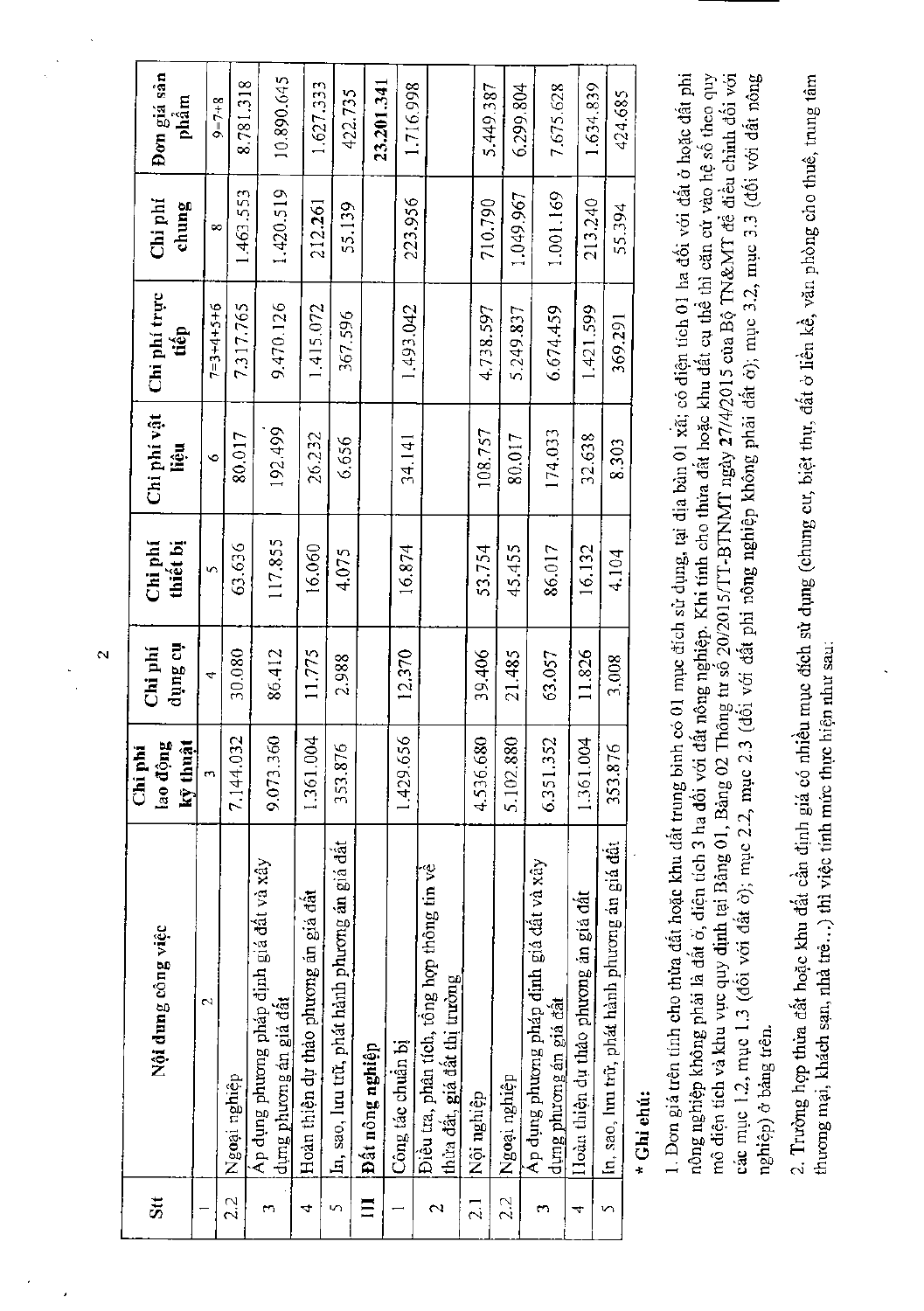a) Đối với các mục 1.2, mục 1.3 (đối với đất ở); mục 2.2, mục 2.3 (đối với đất phi nông nghiệp không phải đất ở); mục 3.2, mục 3.3 (đối với đất nông nghiệp) ở bảng trên:

Trường hợp có thể tách được diện tích của từng mục đích sử dụng thì tính mức riêng theo diện tích của từng mục đích sử dụng;

Đối với thừa đất hoặc khu đất có 02 mục đích sử dụng thì nhân với hệ số K=1,5; đối với thừa đất hoặc khu đất có trên 02 mục đích sử dụng thì - Trường hợp không tách được điện tích của từng mục đích sử dụng thì tính chung và áp dụng mức của mục đích sử dụng có diện tích lớn nhất. được bố sung hệ số 0,2 cho mỗi 01 mục đích tăng thêm;

b) Các mục còn lại của bảng trên nhân với hệ số $\mathrm{K}=1,3$ 

3. Trường hợp khu đất cần định giá có diện tích lớn, trong đó có nhiều thừa đất thì việc tính mức thực hiện như sau:

a) Đối với các mục 1.2, mục 1.3 (đối với đất ở); mục 2.2, mục 2.3 (đối với đất phi nông nghiệp không phải đất ở); mục 3.2,mục 3.3 (dối với đất nông nghiệp) ở bảng trên

- Đối với trường hợp thừa đất có đặc diềm tương tự về mục đích sử dụng đất, vị trí, khả năng sinh lợi, điều kiện kết cấu hạ tầng kỹ thuật và hạ<br>tầng xã hội, diện tích, kích thước, hình thể và tình trạng pháp lý về quyền s

. Đối với trường hợp các thừa đất khác nhạu về các đặc điểm nêu trên thì tính mức riêng cho các thừa đất,

b) Các mục còn lại của bảng trên nhân với hệ số K=1,3

đất đề thực hiện dự án đầu tư đã hoàn thành nghĩa vụ tài chính, sau đó dược cơ quan nhà nước có thầm quyền cho phép thay đôi quy hoạch xây nghiệp) ở bảng trên với các mục 1.2, mục 1.3 (đối với đất ở); mục 2.2, mục 2.3 (đối với đất phi nông nghiệp không phải đất ở); mục 3.2,mục 3.3 (đối với đất nông trước và sau khi điều chinh tại cùng thời điểm được cơ quan nhà nước có thầm quyền cho phép thay dồi quy hoạch thì nhân với hệ số K≕I,S đối dựng chi tiết dẫn đến thay đôi hệ số sử dụng đất (mật độ, chiều cao của công trình) mà phải xác định giá đất theo quy hoạch xây dựng chi tiệt 4. Trường hợp thừa đất hoặc khu đất cần định giá của tổ chức kinh tế được Nhà nước giao đất, cho thuê đất, cho phép chuyển mục đích sử dụng

mục 3.3 (đối với đất nông nghiệp) ở bảng trên. thì nhân với hệ số K≡0,5 đối với các mục 1.2, mục 1.3 (đối với đất ở); mục 2.2, mục 2.3 (đối với đất phi nông nghiệp không phải đất ở); mục 3.2, 5. Trường hợp xác định giá đất đề tính bồi thường khi Nhà nước thu hồi đất của hộ gia đình, cá nhân đối với thừa đất có diện tích nhỏ dưới 0,1 ha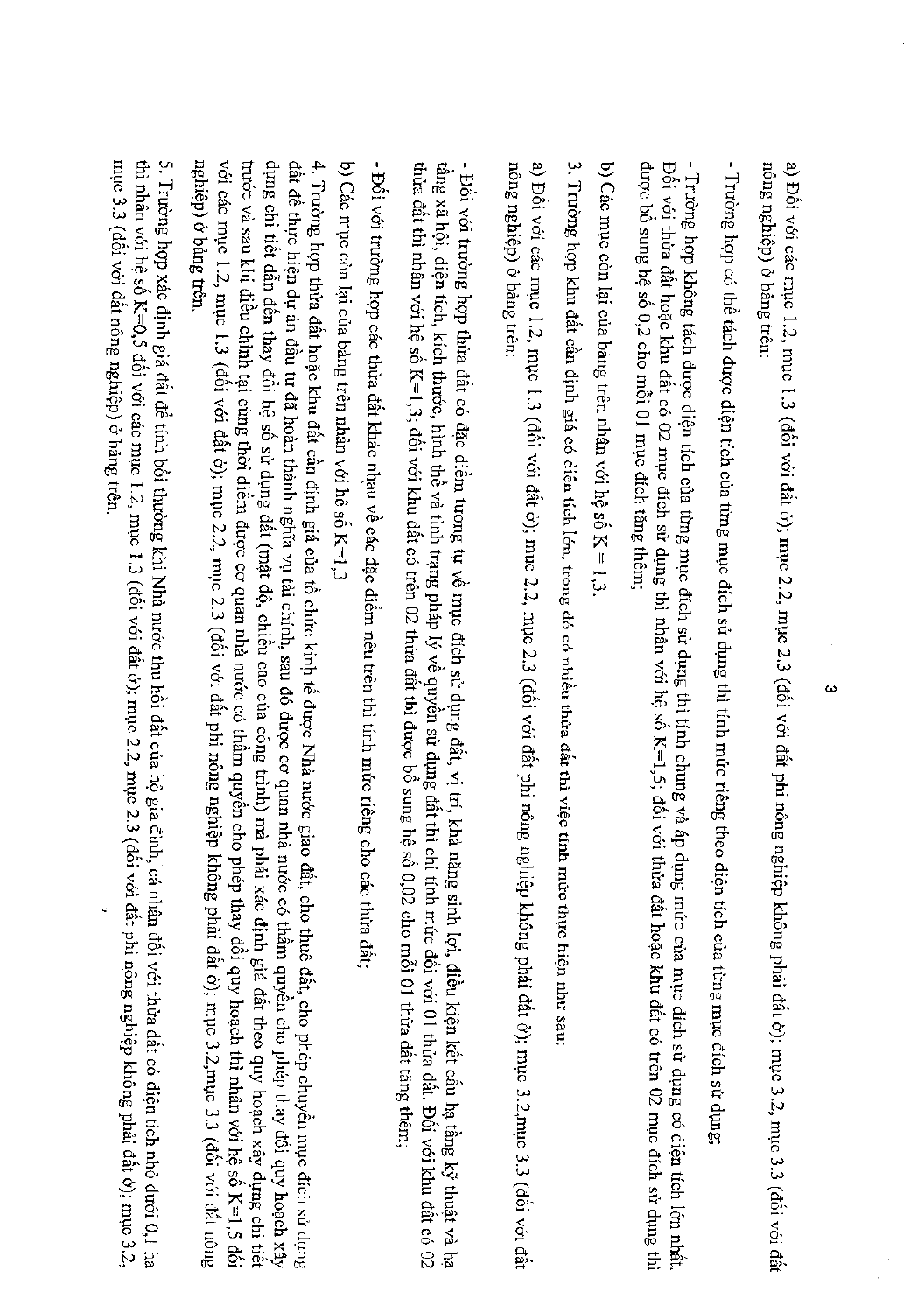2. Đon giá sản phẩm định giá đất cụ thể theo phương pháp hệ số điều chỉnh giá đất

 $\overline{a}$ 

 $\frac{1}{2}$ 

|                          |                                                                                             |                                 |                      |                     |                     |                      |                  | Đơn vị tính: Đồng   |
|--------------------------|---------------------------------------------------------------------------------------------|---------------------------------|----------------------|---------------------|---------------------|----------------------|------------------|---------------------|
| $\overline{\mathbf{5}}$  | Nội dung công việc                                                                          | Chi phi lao<br>động kỹ<br>thuật | the guitp<br>Chi phi | Chi phí<br>thiết bị | Chi phí vật<br>liệu | Chi phi truc<br>tiếp | Chi phí<br>chung | Đơn giá sản<br>phẩm |
| $\overline{\phantom{0}}$ | Z                                                                                           | $\sim$                          | 4                    | S                   | $\bullet$           | $7 - 3 + 4 + 5 + 6$  | œ                | $9 - 7 + 8$         |
|                          | Dất ở                                                                                       |                                 |                      |                     |                     |                      |                  | 31.401.281          |
|                          | Công tác chuân bị                                                                           | 2.467.218                       | 14,531               | 23.745              | 37.004              | 2.542.498            | 381.375          | 2.923.873           |
| $\mathbf{\sim}$          | Điều tra, tổng hợp, phân tích thông tin                                                     |                                 |                      |                     |                     |                      |                  |                     |
| 2.1                      | Nội nghiệp                                                                                  | 3.629.344                       | 25.999               | 42.483              | 66,206              | 3.764.032            | 564.605          | 4.328.637           |
| 2.2                      | Ngoại nghiệp                                                                                | 6.123.456                       | 25,782               | 16.145              | 80.017              | 6.245.401            | 1.249.080        | 7.494.481           |
| 3                        | Xác định giá đất phổ biến trên thị trường của<br>từng vị trí đất tại khu vực cần định giá   | 3.175.676                       | 22.752               | 37.179              | 57.939              | 3.293.546            | 494.032          | 3.787.578           |
| 4                        | Xác định hệ số điều chình giá đật của từng vị<br><u>trí đất tại khu v</u> ực cần định giá   | 5.444.016                       | 39.012               | 63.748              | 99.345              | 5,646.121            | 846.918          | 6.493.039           |
| 5                        | Xây dựng phương án hệ số điều chỉnh giá đất<br>của từng vị trí đất tại khu vực cần định giá | 3.629.344                       | 25.999               | 42.483              | 66.206              | 3.764.032            | 564.605          | 4.328.637           |
| Ó                        | Hoàn thiện dự thảo phương án hệ số điều<br>chinh                                            | 1,361,004                       | 9.753                | 15.937              | 24.836              | 1.411.530            | 211.730          | 1.623.260           |
| Γ                        | In, sao, luu trữ, phát hành phương án hệ sô<br>diều chinh giá đất                           | 353,876                         | 2.487                | 4.065               | 6.334               | 366.762              | 55.014           | 421.776             |
| $\mathbf{I}$             | Đất phi nông nghiệp không phải là đất ở                                                     |                                 |                      |                     |                     |                      |                  | 37.505.863          |
|                          | Công tác chuẩn bị                                                                           | 2.467.218                       | 14.499               | 23,692              | 31.242              | 2.536.651            | 380.498          | 2.917.149           |
| $\mathbf{\hat{c}}$       | Điều tra, tổng hợp, phân tích thông tin                                                     |                                 |                      |                     |                     |                      |                  |                     |
| $\overline{2.1}$         | Nội nghiệp                                                                                  | 4.083.012                       | 29.181               | 47.682              | 66.206              | 4,226.082            | 633,912          | 4.859.994           |
| 2.2                      | Ngoại nghiệp                                                                                | 7.654.320                       | 32.228               | 20.182              | 80.017              | 7.786.747            | 1.557.349        | 9.344.096           |

 $\frac{1}{4}$ 

 $\ddot{\phantom{0}}$  $\frac{1}{2} \frac{1}{2} \frac{1}{2} \frac{1}{2} \frac{1}{2} \frac{1}{2} \frac{1}{2} \frac{1}{2} \frac{1}{2} \frac{1}{2} \frac{1}{2} \frac{1}{2} \frac{1}{2} \frac{1}{2} \frac{1}{2} \frac{1}{2} \frac{1}{2} \frac{1}{2} \frac{1}{2} \frac{1}{2} \frac{1}{2} \frac{1}{2} \frac{1}{2} \frac{1}{2} \frac{1}{2} \frac{1}{2} \frac{1}{2} \frac{1}{2} \frac{1}{2} \frac{1}{2} \frac{1}{2} \frac{$ 

 $\ddot{\phantom{a}}$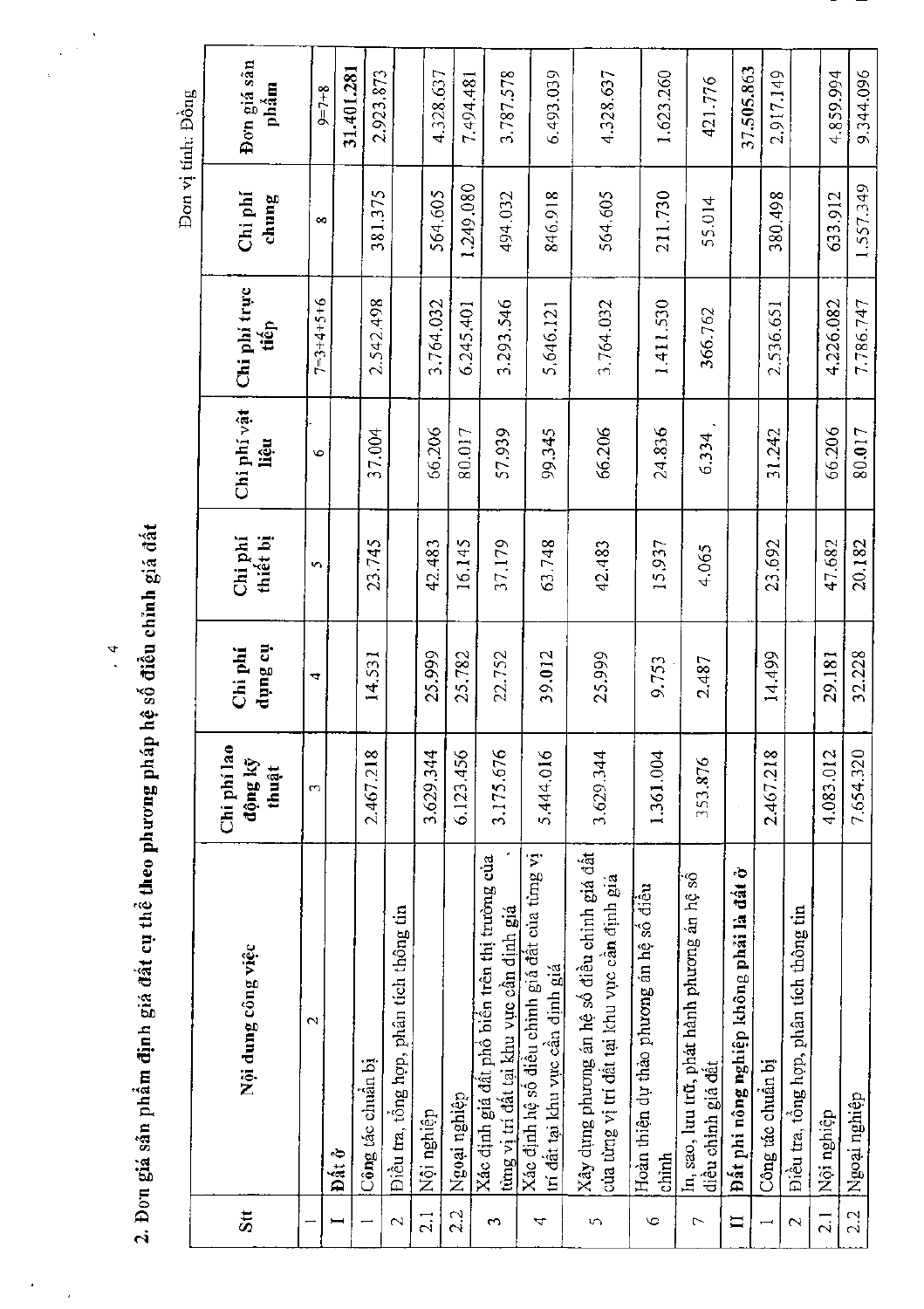| $\circ$                                          | $\sigma$                                                                                    | 4                                                                                 | $\omega$                                                                                  | 2.2          | 2.1                   | $\overline{\mathsf{C}}$                 | $\overline{\phantom{0}}$ | $\overline{\mathbf{H}}$ | ┙                                                                 | c                                                | CV.                                                                                         | 4                                                                                 | دیا                                                                                       |                          | Stt                             |
|--------------------------------------------------|---------------------------------------------------------------------------------------------|-----------------------------------------------------------------------------------|-------------------------------------------------------------------------------------------|--------------|-----------------------|-----------------------------------------|--------------------------|-------------------------|-------------------------------------------------------------------|--------------------------------------------------|---------------------------------------------------------------------------------------------|-----------------------------------------------------------------------------------|-------------------------------------------------------------------------------------------|--------------------------|---------------------------------|
| Hoàn thiện dự thảo phương án hệ số điều<br>chinh | của từng vị trí đất tại khu vực cần định giá<br>Xây dựng phương án hệ số điều chinh giá dất | Xác định hệ số điều chỉnh giá đất của từng vị<br>trí đất tại khu vực cần định giá | từng vị trí đất tại khu vực cần định giá<br>Xác định giá đất phổ biến trên thị trường của | Ngoại nghiệp | Nội nghiệp            | Điều tra, tông hợp, phân tích thông tin | Công tác chuân bị        | Đất nông nghiệp         | in, sao, luu trữ, phát hành phương án hệ số<br>điêu chinh giá dât | chinh<br>Hoàn thiện dự thảo phương án hệ số điều | của từng vị trí đất tại khu vực cần định giá<br>Xây dựng phương án hệ số điều chinh giá đất | trí đất tại khu vực cần định giá<br>Xác định hệ số điêu chỉnh giá đất của từng vị | từng vị trí đất tại khu vực cần định giá<br>Xác định giá đất phổ biến trên thị trường của |                          | Nội dung công việc              |
| 1.361.004                                        | 2.722.008                                                                                   | 4.083.012                                                                         | 2.268.340                                                                                 | 5.102.880    | 3.175.676             |                                         | 2.467.218                |                         | 353.876                                                           | 1.361.004                                        | 4.536.680                                                                                   | 6.805.020                                                                         | 4.083.012                                                                                 | ω                        | Chi phi lao<br>động lợ<br>thuật |
| 9.785                                            | 19.581                                                                                      | 29.366                                                                            | 16.316                                                                                    | 21.485       | 22.847                |                                         | 14.591                   |                         | 2.441                                                             | 9.733                                            | 32.420                                                                                      | 48.630                                                                            | 29.181                                                                                    | $\overline{\phantom{a}}$ | tio Suáp<br>Chi phí             |
| 15.9<br>88                                       | 31.9<br>95                                                                                  | 47.9<br>$^{24}$                                                                   | 26.660                                                                                    | 13.455       | 37.3.<br>$\mathbf{u}$ |                                         | 23.842                   |                         | 686°E                                                             | 15.9<br>Š                                        | 52.974                                                                                      | 79.461                                                                            | 47.682                                                                                    | S                        | Chi phí<br>thiết<br>Ξ.          |
| 30.455                                           | 576'09                                                                                      | 91.400                                                                            | 50.782                                                                                    | 80.017       | 62.878                |                                         | 45.414                   |                         | 5.261                                                             | 20.971                                           | 69.856                                                                                      | 104.785                                                                           | 62.878                                                                                    | ¢                        | Chi phí vật<br>něn              |
| 1.417.232                                        | 2.834.530                                                                                   | 4.251.762                                                                         | 2.362.097                                                                                 | 5.217.837    | 3.298.732             |                                         | 2.551.064                |                         | 365.568                                                           | 1.407.611                                        | 4.691.931                                                                                   | 7.037.896                                                                         | 4.222.754                                                                                 | $7 = 3 + 4 + 5 + 6$      | Chi phí trực<br>tiệp            |
| 212.585                                          | 425.180                                                                                     | 637.764                                                                           | 354.315                                                                                   | 1.043.567    | 494.810               |                                         | 382.660                  |                         | 54.835                                                            | 211.142                                          | 703.790                                                                                     | 1.055.684                                                                         | 633.413                                                                                   | $\infty$                 | Chi phí<br>Sunup                |
| 1.629.817                                        | 3.259.710                                                                                   | 4.889.526                                                                         | 2.716.412                                                                                 | 40761.404    | 3.793.542             |                                         | 2.933.724                | 25.907.581              | 420.403                                                           | 1.618.753                                        | 5.395.721                                                                                   | 8.093.580                                                                         | 4.856.167                                                                                 | $9 = 7 + 8$              | Don giá sản<br>phâm             |

Ch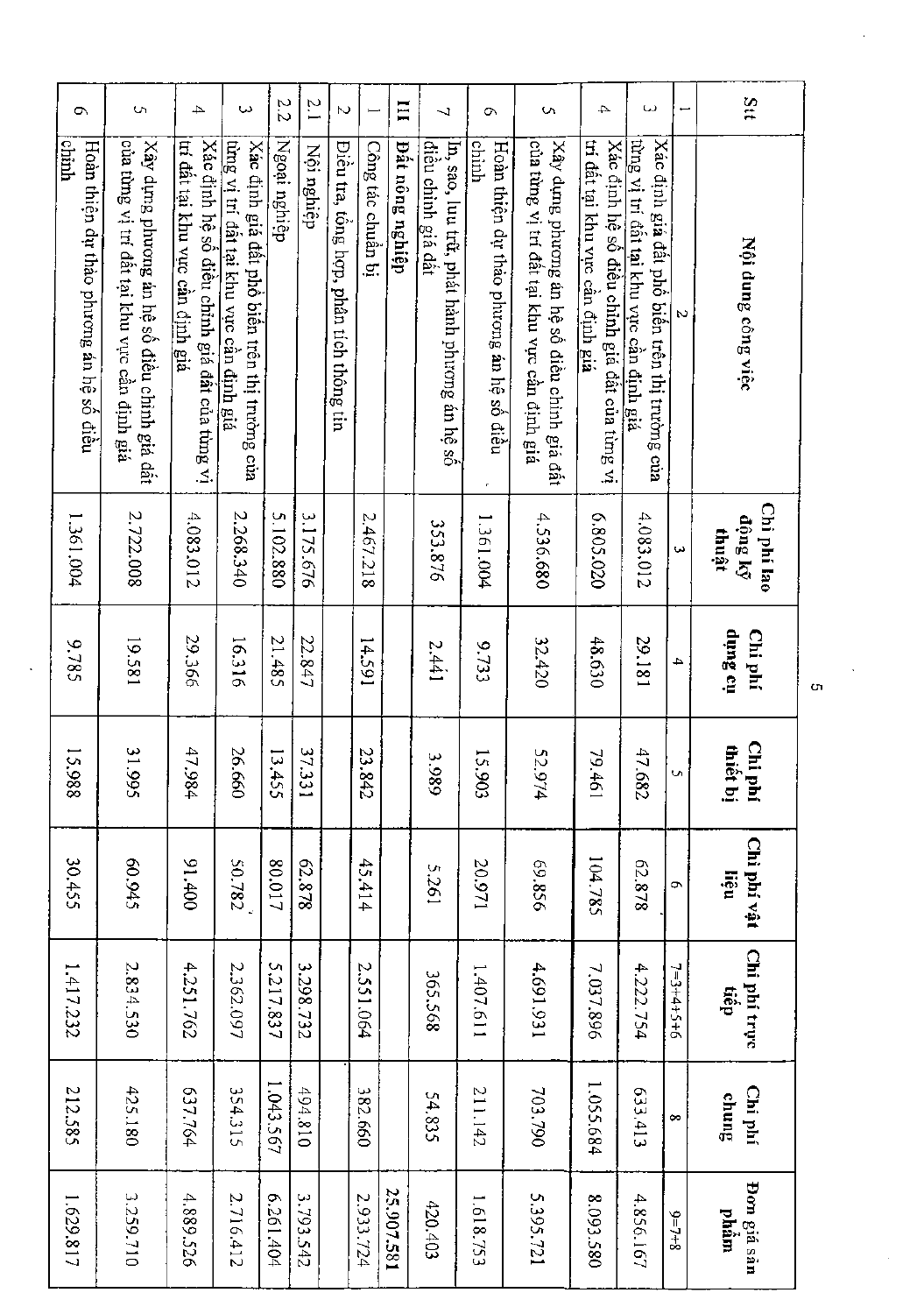|                  |                                                                                                                                                                                                                                                                      |                                 | Ø                   |                     |                     |                                                                                           |                  |                     |
|------------------|----------------------------------------------------------------------------------------------------------------------------------------------------------------------------------------------------------------------------------------------------------------------|---------------------------------|---------------------|---------------------|---------------------|-------------------------------------------------------------------------------------------|------------------|---------------------|
| $S$ <sub>1</sub> | Nội dung công việc                                                                                                                                                                                                                                                   | Chi phi lao<br>động kỹ<br>thuật | tio Sunp<br>Chi phí | Chi phi<br>thiết bị | Chi phí vật<br>liệu | Chi phi trực<br>tiếp                                                                      | Chi phí<br>chung | Đơn giá sản<br>phâm |
|                  |                                                                                                                                                                                                                                                                      | $\mathbf{r}$                    | ₹                   | $\sim$              | Ó                   | $7=3+4+5+6$                                                                               | œ                | $9 = 7 + 8$         |
| $\overline{ }$   | In, sao, luu trữ, phát hành phương án hệ số<br>điều chỉnh giá đât                                                                                                                                                                                                    | 353.876                         | 2.495               | 4.077               | 7.766               | 368.214                                                                                   | 55.232           | 423.446             |
|                  | * Ghi chú:                                                                                                                                                                                                                                                           |                                 |                     |                     |                     |                                                                                           |                  |                     |
|                  | 1. Đơn giá bảng trên tính cho khu vực định giá đất trung bình có 01 loại đất, diện tích liện tại đân có 10 vị trí đất (tính đến đoạn đường, đoạn phố<br>theo bảng giá đất hiện hành) đối với đất ở hoặc dất phi nông nghiệp<br>giá dât cụ thê thì thực hiện như sau: |                                 |                     |                     |                     | không phải là dất ở, 03 vị trí đất đối với đất nông nghiệp. Khi tính mức cho khu vục định |                  |                     |
|                  | - Nếu số lượng lớn hoặc nhỏ hơn 10 vị trí đất đối với đất ở thì điều chinh theo tỷ lệ thuận đối với các mục 1.2, 1.3 và 1.4 của bảng trên.<br>a) Khi số vị trí đất trong khu vực định giá đất có sự thay đổi:                                                        |                                 |                     |                     |                     |                                                                                           |                  |                     |
|                  | - Nếu số lượng lớn hoặc nhỏ hơn 10 vị trí đất đối với đất phi nông nghiệp không phải là đất ở thi điều chinh theo tỷ lệ thuận đối với các mục 2.2, 2.3 và 2.4<br>của bảng trên.                                                                                      |                                 |                     |                     |                     |                                                                                           |                  |                     |
|                  | - Nếu số lượng lớn hoặc nhỏ hơn 03 vị trí đất đối với đất nông nghiệ                                                                                                                                                                                                 |                                 |                     |                     |                     | p thì điều chỉnh theo tỷ lệ thuận đối với các mục 3.2, 3.3 và 3.4 của bàng trên;          |                  |                     |
|                  | b) Dôi với các mục 1.2, 1.3, 1.4 và 1.5; 2.2, 2.3, 2.4 và 2.5; 3.2, 3.3,<br>Bảng 03 thông tư 20/2015/TT-BTNMT đề điều chỉnh cho phù hợp.                                                                                                                             |                                 |                     |                     |                     | 3.4 và 3.5 của bảng trên: căn cứ vào hệ số theo quy mô diện tích và khu vực quy định tại  |                  |                     |
|                  | 2. Trường hợp khu vực định giá đất có nhiều loại đất thì tính mức riêng theo diện tích của từng loại đất đối với các mục 1.2, 1.3, 1.4 và 1.5; 2.2, 2.3, 2.4 và<br>2.5; 3.2, 3.3, 3.4 và 3.5 của bảng trên, các mục còn lại của bảng nhân với hệ số K=1,3.           |                                 |                     |                     |                     |                                                                                           |                  |                     |
|                  | dường điện) thì điều chỉnh đối với mục 1.2, 2.2, 3.2 của bảng trên như sau:<br>3. Trường hợp khu vực định giá đất chạy theo tuyên qua nhiều xã,                                                                                                                      |                                 |                     |                     |                     | phường, thị trấn (định giá đất để tính bồi thường đối với các dự án giao thông, thủy lợi, |                  |                     |

 $\hat{\boldsymbol{\beta}}$ 

 $\frac{1}{2}$ 

- Đối với khu vực định giá đất chạy qua 02 xã, phường, thị trấn thì nhân với hệ số K = 1,3;<br>- Đối với khu vực định giá đất chạy qua trên 02 xã phường, thị trấn thì được bổ sung hệ số 0,02 cho mỗi 01 xã, phường, thị trấn t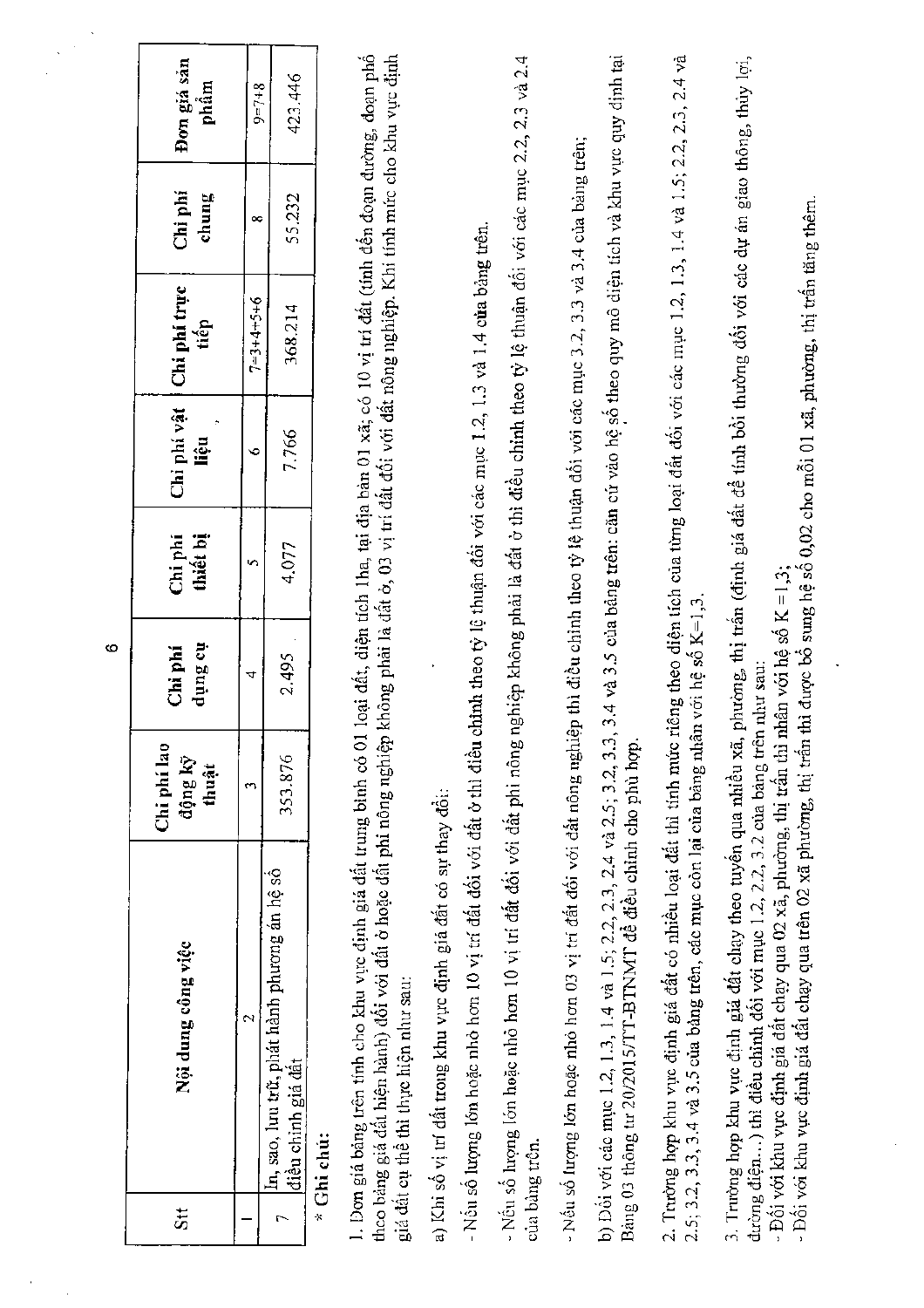|                                        | 211                                                                                |                  |                    |                   | Ξ                                        | $\frac{1}{\sqrt{2}}$                                                | $\vec{u}$                                                                           | $\overline{1}$                                                                |
|----------------------------------------|------------------------------------------------------------------------------------|------------------|--------------------|-------------------|------------------------------------------|---------------------------------------------------------------------|-------------------------------------------------------------------------------------|-------------------------------------------------------------------------------|
|                                        | Nội dung công việc                                                                 |                  | Μ                  | Công tác chuẩn bị | dịnh giá đất cụ thể<br>Xác định mục đích | thùa đất cần định giá<br>chung tại khu vực có<br>Thu thập thông tin | cần định giá<br>khu vực có thừa đất<br>thông tin chung tại<br>Rà soát, tổng hợp các | bị biểu mẫu, phiếu<br>cân định giá và chuẩn<br>diêu tra<br>Lập hồ sơ thừa đất |
|                                        | hinh<br>biĉn                                                                       |                  | سا                 |                   | <b>IKS3</b>                              | IKS3                                                                | <b>IKS3</b>                                                                         | IKTV4                                                                         |
|                                        | nhóm/tinh<br>(cōng                                                                 | nghiệp<br>žξ     | ₳                  |                   | 1,000                                    | 2,00                                                                | 2,00                                                                                | 2,00                                                                          |
| (công nhóm/thủa đất hoặc khu đất trung | trung binh)<br>Dåt ở                                                               | nghiệp<br>Ngoai  | Ç,                 |                   |                                          |                                                                     |                                                                                     |                                                                               |
| Dinh múc<br>(link)                     | nghiộp không<br>Đất phi nông<br>phải là đất ở<br>trung binh)<br>nhóm/tỉnh<br>(công | nghiệp<br>Χộι    | o,                 |                   | 5.001                                    | 2,00                                                                | 2,00                                                                                | 2,00                                                                          |
|                                        |                                                                                    | ugiilgn<br>Ngoại | 4                  |                   |                                          |                                                                     |                                                                                     |                                                                               |
|                                        | (công nhóm<br>/tinh trung<br>Buout<br>nghiệp<br>binh)                              | nghiệp<br>Χġ     | œ                  |                   | 1,000                                    | 2,00                                                                | 2,00                                                                                | 2,00                                                                          |
|                                        |                                                                                    | džināu<br>Ngoal  | G                  |                   |                                          |                                                                     |                                                                                     |                                                                               |
|                                        |                                                                                    | uşhişp<br>Š      | $\vec{0}$          |                   | 215.156                                  | 215.156                                                             | 215.156                                                                             | 176.938                                                                       |
|                                        | Luong nhóm                                                                         | nghiệp<br>Ngoai  | $\equiv$           |                   | 243.466                                  | 243,466                                                             | 243.466                                                                             | 205.248                                                                       |
|                                        |                                                                                    | Nội nghiệp       | $12 = 4 \times 10$ | 1,429.656         | 215.156                                  | 430.312                                                             | 430.312                                                                             | 353.876                                                                       |
|                                        | (eong nhóm/tinh trung<br>(daid<br>Đất ở                                            | Ngoai oghiệp     | 13-5x11            |                   |                                          |                                                                     |                                                                                     |                                                                               |
| Thành tiền                             | (công nhóm/tinh trung<br>Đất phi nông nghiệp<br>không phải là đất ở<br>(daid       | Nội nghiệp       | 14-6x10            | 1,429.656         | 215,156                                  | 430.312                                                             | 430.312                                                                             | 353.876                                                                       |
|                                        |                                                                                    | nghiêp<br>Ngoai  | $15 = 7x11$        |                   |                                          |                                                                     |                                                                                     |                                                                               |
| Don vị tính: Đông                      | (công ahóm/tinh trung<br>Dát nông nghiệp<br>(linid                                 | Nội nghiệp       | 16-8x10            | 1.429.656         | 215.156                                  | 430.312                                                             | 430.312                                                                             | 353.876                                                                       |
|                                        |                                                                                    | nghiệp<br>Ngoai  | $17 - 9x11$        |                   |                                          |                                                                     |                                                                                     |                                                                               |

II. Chi phí nhân công định giá đất cụ thể

1. Chi phí nhân công định giá đất cụ thể theo các phương pháp so sánh trực tiếp, chiết trừ, thu nhập và thặng dư

⊣

Pon vi tính: Pồnê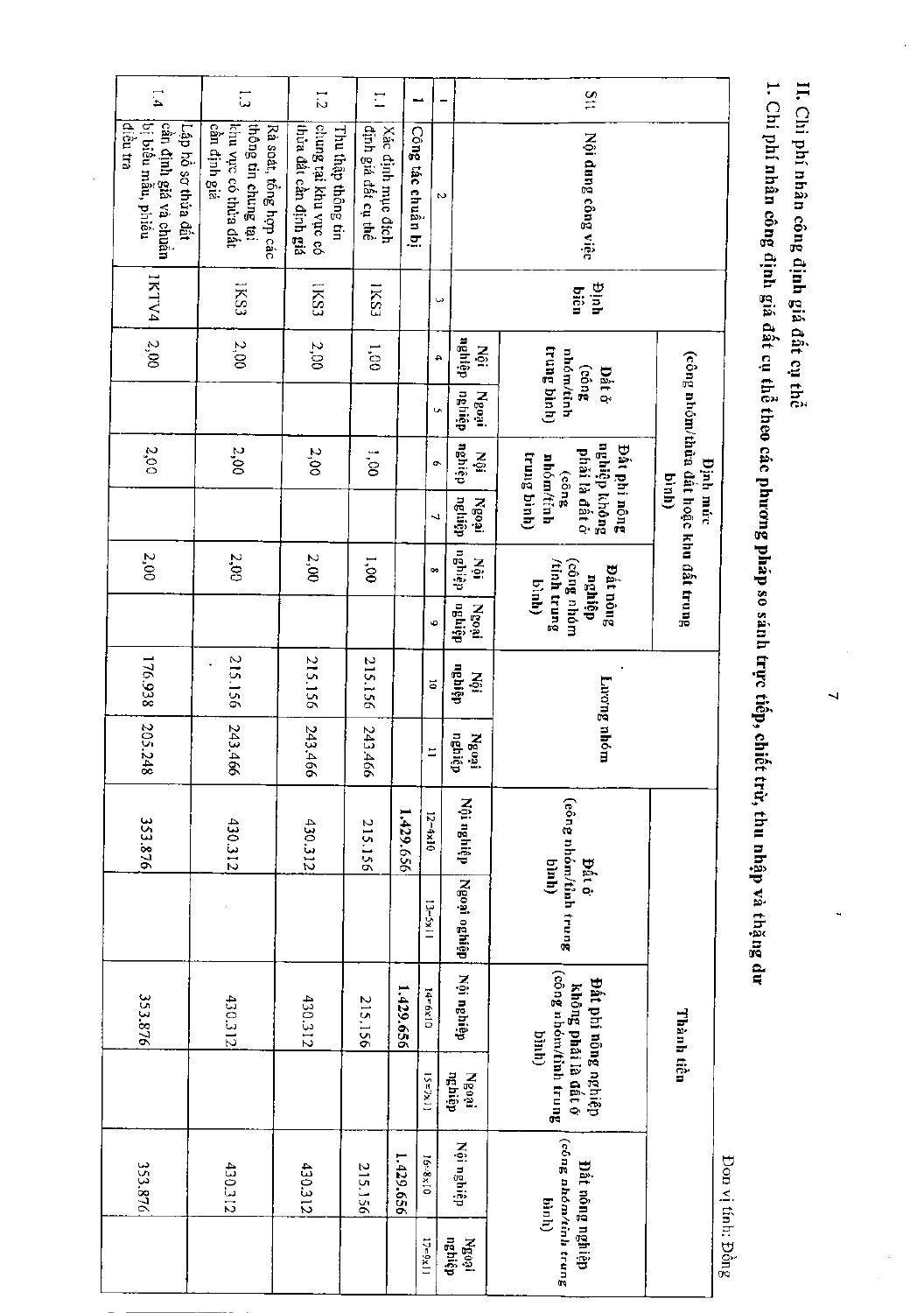|                    |                                                                                                     |                    |                                            |                 | Định múc                                                                           |                |                                                      |                 |             |                 |                                         |              |                                                                              |                 |                                                   |                 |
|--------------------|-----------------------------------------------------------------------------------------------------|--------------------|--------------------------------------------|-----------------|------------------------------------------------------------------------------------|----------------|------------------------------------------------------|-----------------|-------------|-----------------|-----------------------------------------|--------------|------------------------------------------------------------------------------|-----------------|---------------------------------------------------|-----------------|
|                    |                                                                                                     |                    |                                            |                 | (công nhóm/thửa đất hoặc khu đất trung<br>binh)                                    |                |                                                      |                 |             |                 |                                         |              | Thành tiền                                                                   |                 |                                                   |                 |
| Stt                | Nội dung công việc                                                                                  | Định<br>biðn       | trung binh)<br>nhóm/tính<br>Dất ở<br>(công |                 | aghiệp không<br>phải là dất ở<br>Dất phi nông<br>trung binh)<br>nhóm/tinh<br>ໂດຍູນ |                | teông nhóm<br>Đất nông<br>qşirişn<br>bình)<br>Ainh t | trung           | Luong nhóm  |                 | (công nhóm/tỉnh trung<br>Đất ở<br>bình) |              | (công nhóm/finh trung<br>Đất phi nông nghiệp<br>không phải là đất ở<br>bình) |                 | (công nhóm/tỉnh trung<br>Đất nông nghiệp<br>binh) |                 |
|                    |                                                                                                     |                    | រន្ធដៃខ្មែរ<br>ż                           | nghiệp<br>Ngoại | l dậnga<br>Ż                                                                       | dàngu<br>Ngoại | nghiệp<br>ž                                          | djitga<br>Ngoai | qâirgn<br>ż | nghiệp<br>Ngoại | Nội nghiệp                              | Ngoại nghiệp | Nội nghiệp                                                                   | qêingn<br>Ngoai | Nội nghiệp                                        | នៅព្រៃ<br>Ngoại |
| $\mathbf{\hat{c}}$ | về thủa đất, giá đất<br>Diều tra, tầng hợp,<br>phân tích thông tin<br>thi trường                    |                    |                                            |                 |                                                                                    |                |                                                      |                 |             |                 | 4.990.348                               | 6.123.456    | 5.444.016                                                                    | 7.144.032       | 4.536.680                                         | 5.102.880       |
| $\frac{1}{2}$      | Điều tra, khảo sát các<br>thông tin về thừa đất<br>cân định giá                                     | $(1KS4+)$<br>IKS3) |                                            | 2,00            |                                                                                    | 2,00           |                                                      | 2,00            | 453.668     | 510.288         |                                         | 1.020.576    |                                                                              | 1.020.576       |                                                   | 1.020.576       |
| 2.2                | Điều tra, khảo sát các<br>thông tin để định giá<br>dât theo các pluong<br>pháp định giá đất         | $(1KS4+)$<br>IKS3) |                                            | 10,00           |                                                                                    | 12,00          |                                                      | 8,00            | 453.668     | 510.288         |                                         | 5.102.880    |                                                                              | 6.123.456       |                                                   | 4.082.304       |
| $\frac{3}{2}$      | dịnh giá đất theo các<br>Tông hợp, phân tích<br>các thông tin đề xác<br>phương pháp định<br>giá đất | $(1KS4 +$<br>IKS3) | 6,00                                       |                 | 7,00                                                                               |                | 5,00                                                 |                 | 453.668     | 510.288         | 2.722.008                               |              | 3.175.676                                                                    |                 | 2.268.340                                         |                 |
| $\frac{4}{2}$      | Kiềm tra, rà soát và<br>xử lý phiếu điều tra                                                        | $(1KS4 +$<br>IKS3) | 5,00                                       |                 | 5,00                                                                               |                | 5,00                                                 |                 | 453.668     | 510.288         | 2.268.340                               |              | 2.268.340                                                                    |                 | 2.268.340                                         |                 |

 $\infty$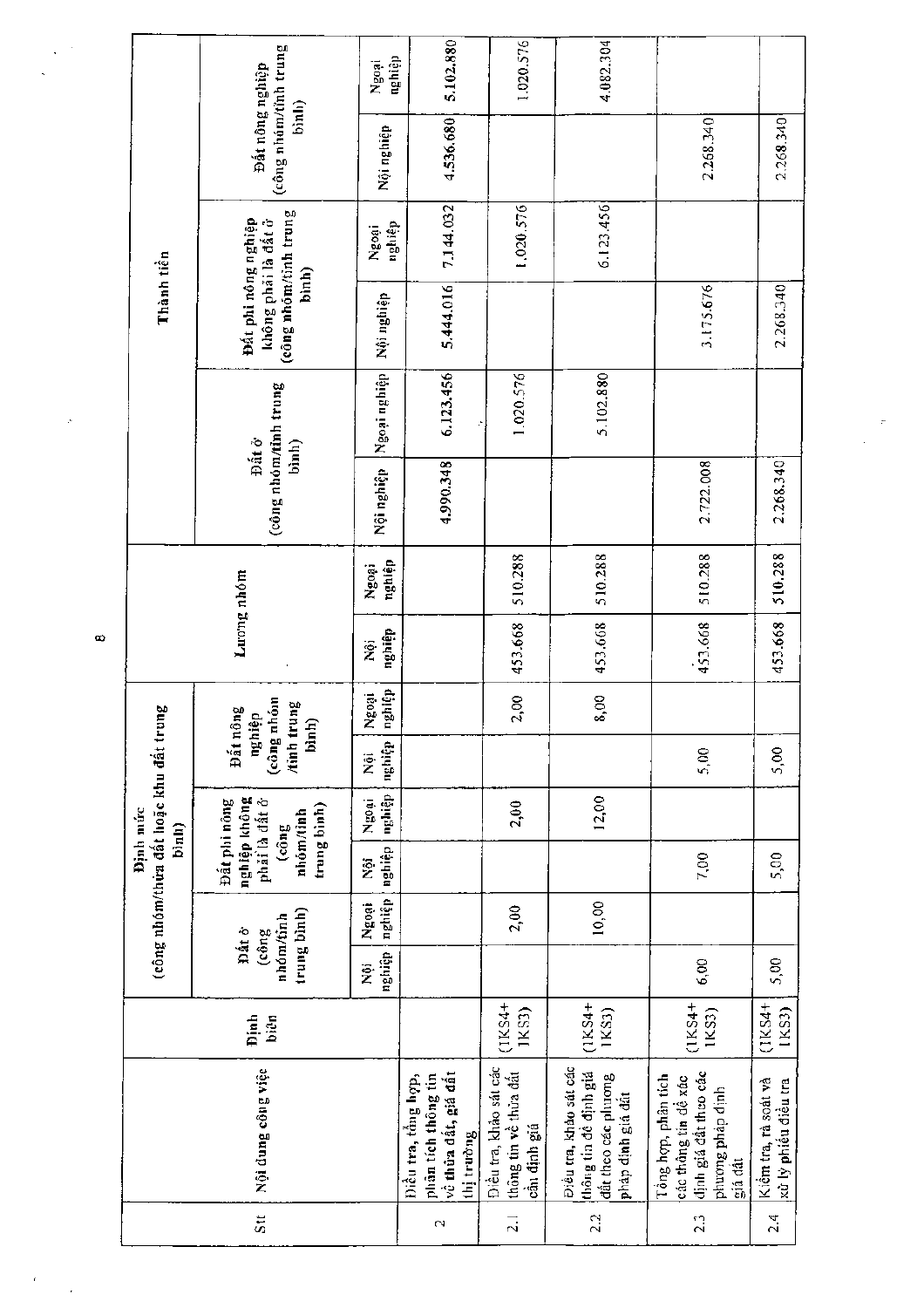| س<br>ما<br>3.4<br>دنا<br>دنا            |                                                               |                                |                                    |                                        |                                                                         |                                                                        |                               |                                                                                    |                                        |
|-----------------------------------------|---------------------------------------------------------------|--------------------------------|------------------------------------|----------------------------------------|-------------------------------------------------------------------------|------------------------------------------------------------------------|-------------------------------|------------------------------------------------------------------------------------|----------------------------------------|
| 4                                       |                                                               |                                |                                    | ς<br>Σ                                 | $\tilde{\Xi}$                                                           | ین                                                                     |                               | $\frac{1}{2}$                                                                      |                                        |
| phuong an giá đất<br>Hoàn thiện dự thảo | phương án giá đất<br>thuyết minh xây dựng<br>Xây dụng báo cáo | [giá đắt<br>Xây dụng phương án | dinh giá dái<br>Xây dụng Chúng thư | xác định giá đất<br>Hiệu chinh kết quả | xác định giá đất<br>Ap dụng các phương<br>pháp định giả đ <b>ất đ</b> ề | phuong án giá đất<br>và xây dụng<br>pháp định giá đất<br>Monyd Sunp dy |                               | Nội dung công việc                                                                 |                                        |
| $+63X1)$<br><b>IKS3J</b>                | $(1KS4+$<br>IKS3)                                             | ++SX1)<br><b>IKS3</b>          | $(1KSA+$<br>KSS                    | $(1KS4+$<br>IKS3)                      | (RSM)<br>$(1KS4 +$                                                      |                                                                        |                               | Pinh<br>hiên                                                                       |                                        |
| $00^{\circ}$                            | 3,000                                                         | 5,000                          | 2,00                               | 3,00                                   | $6,00$                                                                  |                                                                        | nghiệp<br>Νội                 | trung binh)<br>nhóm/tỉnh<br>Đất ở<br>$(\alpha)$ ng                                 |                                        |
|                                         |                                                               |                                |                                    |                                        |                                                                         |                                                                        | nghiệp<br>Ngoai               |                                                                                    | (công nhóm/thữa đất hoặc khu đất trung |
| 3,00                                    | 3,000                                                         | 5,00                           | 2,00                               | 4,00                                   | 8,00                                                                    |                                                                        | nghiệp<br>$\frac{2}{2}$       | nghiệp không<br>Đất phi nông<br>phải là đất ở<br>trung binh)<br>nhóm/tình<br>(cong | <b>Pinh muc</b><br>(quiq               |
|                                         |                                                               |                                |                                    |                                        |                                                                         |                                                                        | nghiệp<br><b>Ngoal</b>        |                                                                                    |                                        |
| 3.00                                    | 3,000                                                         | 5,00                           | 2,00                               | 2,00                                   | 4,00                                                                    |                                                                        | ushiệp<br>$\ddot{\mathbf{S}}$ | /tinh trung<br>urouu filoso<br>Đất nông<br>nghiệp<br>(Hnh)                         |                                        |
|                                         |                                                               |                                |                                    |                                        |                                                                         |                                                                        | nghiệp<br>Ngoại               |                                                                                    |                                        |
| 453.668                                 | 453.668                                                       | 453.668                        |                                    | 453.668                                | 453.668                                                                 |                                                                        | nghiệp<br>$\frac{1}{2}$       |                                                                                    |                                        |
| 510.288                                 | 510.288                                                       | 510.288                        |                                    | 510.288                                | 510.288                                                                 |                                                                        | uşhiệp<br>Ngoại               | Luong nhóm                                                                         |                                        |
| 1.361.004                               | 1.361.004                                                     | 2,268,340                      |                                    | 1.361.004                              | 2.722.008                                                               | 7.712.356                                                              | Nội nghiệp                    |                                                                                    |                                        |
|                                         |                                                               |                                |                                    |                                        |                                                                         | ä,                                                                     | Ngoại nghiệp                  | (công nhóm/tính trung<br>(quiq<br>Đất ở                                            |                                        |
| 1.361.004                               | 1.361.004                                                     | 2.268.340                      |                                    | 1.814.672                              | 3.629.344                                                               | 9,073.360                                                              | Nội nghiệp                    | (công nhóm/tinh trung<br>Đắt phi nông nghiệp<br>không phải là đất ở<br>(Inid       | Thành tiền                             |
|                                         |                                                               |                                |                                    |                                        |                                                                         |                                                                        | nghiệp<br>Ngoai               |                                                                                    |                                        |
| 1.361.004                               | 1.361.004                                                     | 2.268.340                      |                                    | 907.336                                | 1.814.672                                                               | 6.351.352                                                              | Nột nghiệp                    | (công nhóm/tinh trung<br>Đất nông nghiệp<br>(Hnid                                  |                                        |
|                                         |                                                               |                                |                                    |                                        |                                                                         |                                                                        | nghiáp<br>Ngoai               |                                                                                    |                                        |

 $\pmb{\circ}$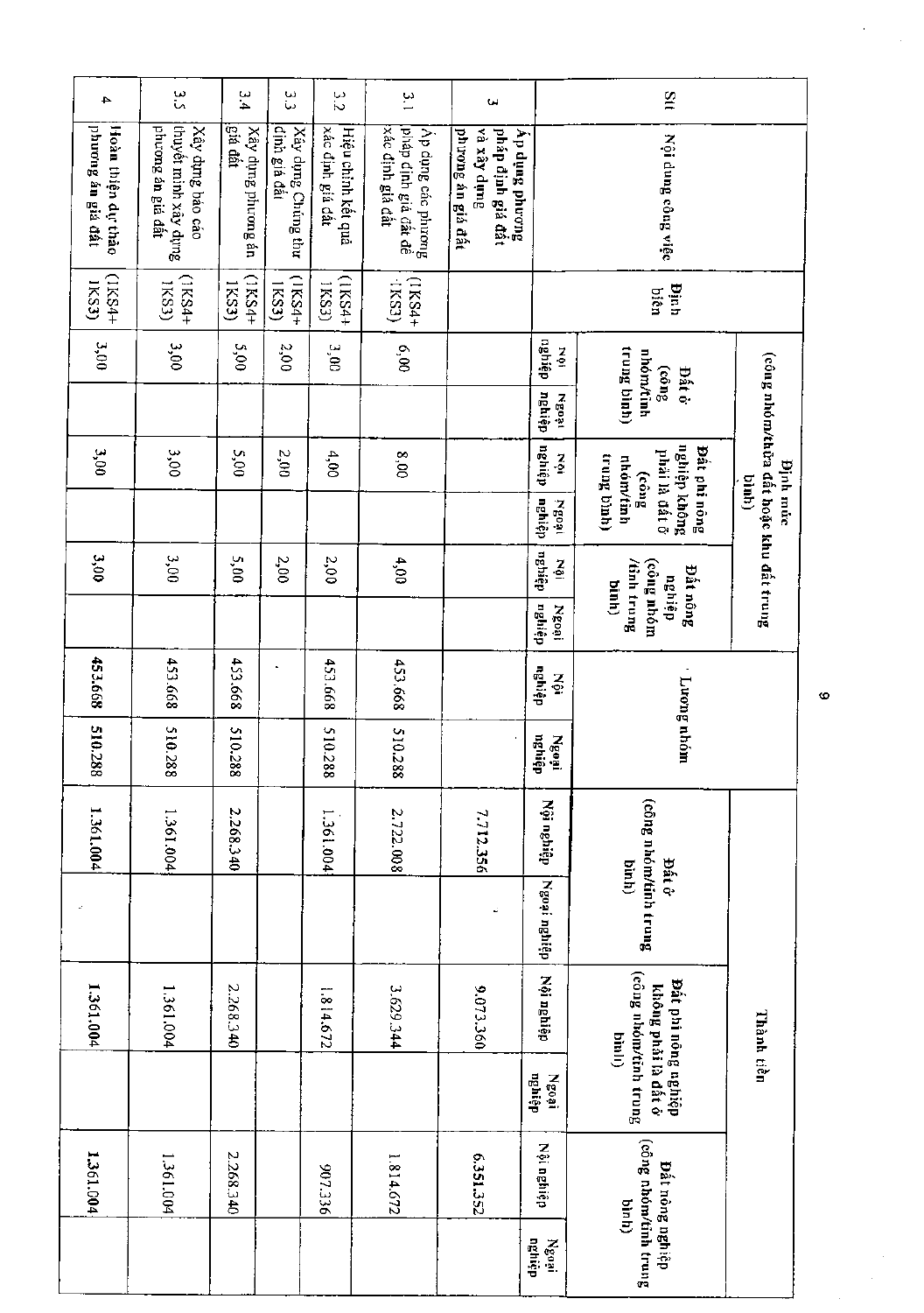|                                                                                                                                                                                                                | công nhóm/tỉnh trung<br>Đất nông nghiệp<br>binh)                    | nghiệp<br>Ngoai                    |                                                     |  |
|----------------------------------------------------------------------------------------------------------------------------------------------------------------------------------------------------------------|---------------------------------------------------------------------|------------------------------------|-----------------------------------------------------|--|
|                                                                                                                                                                                                                |                                                                     | Nội nghiệp                         | 353,876                                             |  |
|                                                                                                                                                                                                                | binh)                                                               | Ngoại<br>nghiệp                    |                                                     |  |
| Thành tiền                                                                                                                                                                                                     | (công nhóm/tỉnh trung<br>Đất phi nông nghiệp<br>không phải là đất ở |                                    | 353,876                                             |  |
|                                                                                                                                                                                                                | (công nhóm/tỉnh trung<br>Đất ở<br>binh)                             | Nội nghiệp Ngoại nghiệp Nội nghiệp |                                                     |  |
|                                                                                                                                                                                                                |                                                                     |                                    | 353.876                                             |  |
|                                                                                                                                                                                                                | Luong nhóm                                                          | Ngoại<br>nghiệp                    | 205.248                                             |  |
|                                                                                                                                                                                                                |                                                                     | nghiệp<br>ë.<br>Z                  | 176.938                                             |  |
|                                                                                                                                                                                                                | (công nhóm<br>/tinh trung<br>Đất nông<br>nghiệp                     | nghiệp<br>Ngoại                    |                                                     |  |
|                                                                                                                                                                                                                | binh                                                                | nghiệp<br>Ż                        | 2,00                                                |  |
| (công nhóm/thủa đất hoặc khu đất trung<br><b>aghiệp</b><br>Ngoại<br>nghiệp không<br>phải là đất ở<br>Dát phi nông<br>trung binh)<br><b>Dinh</b> muc<br>nhóm/tinh<br>(công<br>bình)<br>2,00<br>io<br>Ž<br>Ngoai |                                                                     |                                    |                                                     |  |
|                                                                                                                                                                                                                |                                                                     |                                    |                                                     |  |
| dậntāu   dệntău   dậnga                                                                                                                                                                                        |                                                                     |                                    |                                                     |  |
| trung binh)<br>nhóm/tính<br>Đất ở<br>(công<br>$1KTV4$ 2,00<br>ë.                                                                                                                                               |                                                                     |                                    |                                                     |  |
|                                                                                                                                                                                                                | Định<br>biên                                                        |                                    |                                                     |  |
|                                                                                                                                                                                                                | Nội dung công việc                                                  |                                    | phát hành phương<br>In, sao, luu trū,<br>án giá đất |  |
|                                                                                                                                                                                                                | $\tilde{\mathbf{s}}$ tt                                             |                                    | V)                                                  |  |

\* Ghi chú:

- Nội dung công việc, Định biên, Định mức căn cứ theo Bảng 14 Thông tư số 20/2015/TT-BTNMT ngày 27/4/2015 của Bộ Tài nguyên và Môi trường

 $\overline{a}$ 

 $\ddot{\mathbf{e}}$ 

J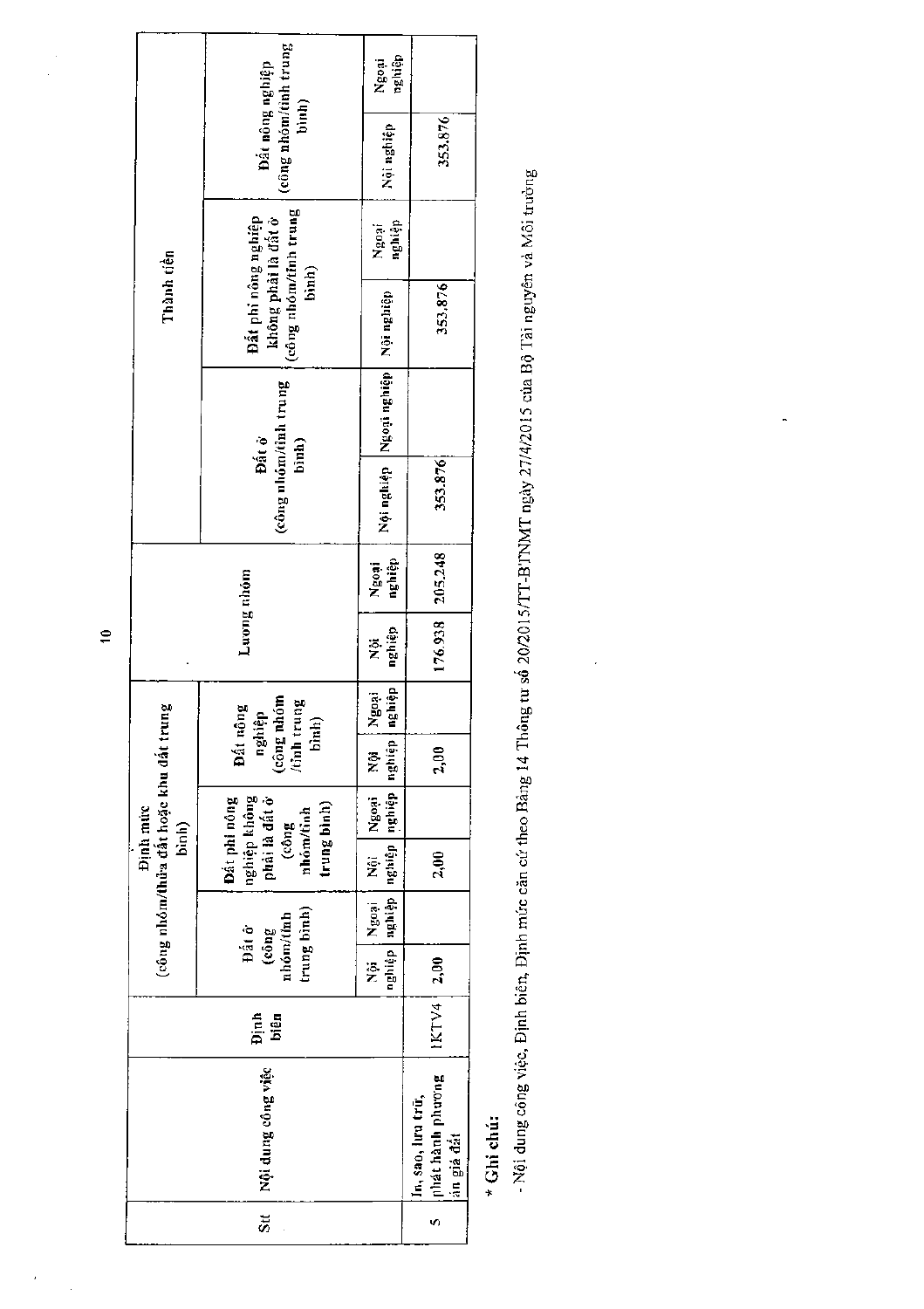| $\mathfrak{p}$ .<br>ίJ,<br>$\frac{1}{2}$<br>E<br>عسو<br>chuẩn bị biểu mẫu,<br>các thông tin chung<br>cân định giá và<br>tại khu vực cần<br>Điều tra, tống<br>phiều điều tra<br>dinh giá<br>cần định giá<br>chung tại khu vực<br>Ra soát, tông hợp<br>dịnh giá dất cụ thể<br>Lập hồ sơ khu vực<br>Xác định mục đích<br>Công tác chuẩn bị<br>Thu thập thông tin<br>Μ |         |         |             |         |           |                    |                                                  | $\frac{3}{10}$<br>Nội dung công việc          |                                        |
|--------------------------------------------------------------------------------------------------------------------------------------------------------------------------------------------------------------------------------------------------------------------------------------------------------------------------------------------------------------------|---------|---------|-------------|---------|-----------|--------------------|--------------------------------------------------|-----------------------------------------------|----------------------------------------|
|                                                                                                                                                                                                                                                                                                                                                                    | IKTV4   | IKS3    | IKS3        | ESS1    |           | ئىا                |                                                  | hinh<br>biên                                  |                                        |
|                                                                                                                                                                                                                                                                                                                                                                    | 3,00    | 3,000   | <b>5,00</b> | 00'1    |           | 4                  | បង្ការថ្ងៃប<br>즣                                 | <b>Dất ở</b>                                  |                                        |
|                                                                                                                                                                                                                                                                                                                                                                    |         |         |             |         |           |                    | ushiçp<br>Ngoại                                  |                                               |                                        |
|                                                                                                                                                                                                                                                                                                                                                                    | 3,00    | 3,000   | 5,000       | 1,000   |           | Ģ,                 | nghiệp<br>$\mathbf{N}^{\mathbf{0}}_{\mathbf{0}}$ | nghiệp không<br>Đất phi nông<br>phâi là đất ở | Định múc<br>(Hnid                      |
|                                                                                                                                                                                                                                                                                                                                                                    |         |         |             |         |           | ч                  | nghiệp<br>Ngoại                                  |                                               |                                        |
|                                                                                                                                                                                                                                                                                                                                                                    | 3,00    | 3,000   | 5,00        | 1,00    |           | $\infty$           | nghiệp<br>즣                                      | Đất nông<br>ughiộp                            | (công nhóm/thừa đất hoặc khu đất trung |
|                                                                                                                                                                                                                                                                                                                                                                    |         |         |             |         |           | $\ddot{\bullet}$   | ughiệp<br>Ngoai                                  |                                               |                                        |
|                                                                                                                                                                                                                                                                                                                                                                    | 176.938 | 215.156 | 215.156     | 215,156 |           | $\overline{5}$     | Nội nghiệp                                       | Luong nhóm                                    |                                        |
|                                                                                                                                                                                                                                                                                                                                                                    | 205.248 | 243,466 | 243.466     | 243.466 |           | $\equiv$           | nghiệp<br>Ngoai                                  |                                               |                                        |
| 3.629.344                                                                                                                                                                                                                                                                                                                                                          | 530.814 | 645.468 | 1.075.780   | 215.156 | 2.467.218 | $12 = 4 \times 10$ | Nội nghiệp                                       |                                               |                                        |
| 6.123.456                                                                                                                                                                                                                                                                                                                                                          |         |         |             |         |           | $1x = 2x11$        | Ngoại nghiệp                                     | Đất ở                                         |                                        |
| 4.083.012                                                                                                                                                                                                                                                                                                                                                          | 530.814 | 645,468 | 1.075.780   | 215.156 | 2.467.218 | $14 = 6 \times 10$ | Nội nghiệp                                       |                                               |                                        |
| 7.654.320                                                                                                                                                                                                                                                                                                                                                          |         |         |             |         |           | $12 = 7x11$        | Ngoại nghiệp                                     | Đất phi nông nghiệp<br>không phải là đất ở    | Thành tiền (đồng)                      |
| 3.175.676                                                                                                                                                                                                                                                                                                                                                          | 530.814 | 645.468 | 1.075.780   | 215.156 | 2,467,218 | $16 = 8 \times 10$ | Nội nghiệp                                       | Đất nông nghiệp                               |                                        |
| 5.102.880                                                                                                                                                                                                                                                                                                                                                          |         |         |             |         |           | $11×6=211$         | Ngoại nghiệp                                     |                                               | Don vị tính: Đông                      |

2. Chi phí nhân công định giá đất cụ thể theo phương pháp hệ số điều chỉnh giá đất

 $\Rightarrow$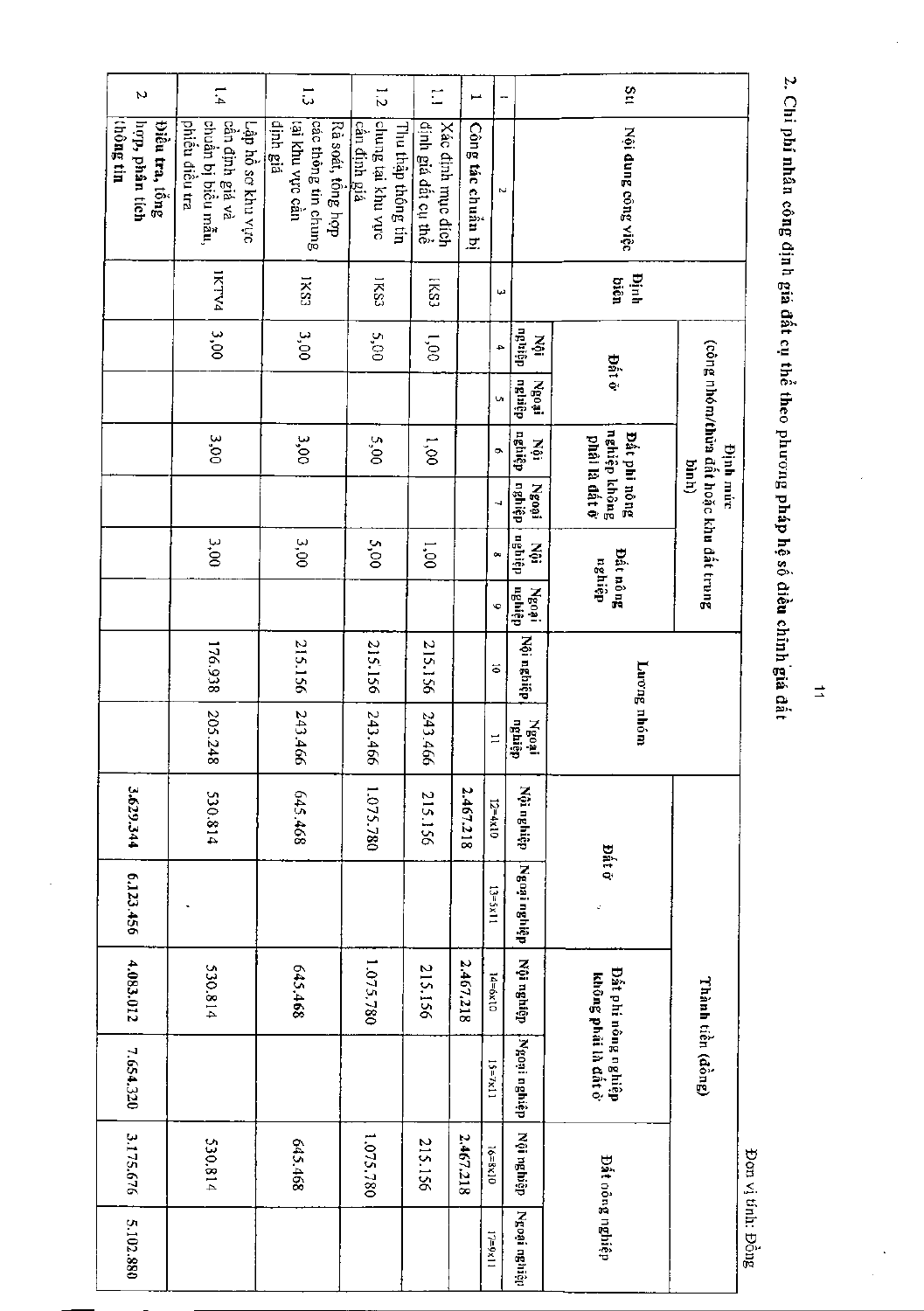|               |                                                                                                    |                    |             |                          | Định múc<br>bình)                                            | (công nhóm/thủa đất hoặc khu đất trung |                    |                |            |                  |            |              |                     | Thành tiền (đồng)   |                 |              |
|---------------|----------------------------------------------------------------------------------------------------|--------------------|-------------|--------------------------|--------------------------------------------------------------|----------------------------------------|--------------------|----------------|------------|------------------|------------|--------------|---------------------|---------------------|-----------------|--------------|
|               | Nội dung công việc                                                                                 | Dinh<br>biên       |             | Đất ở                    | nghiệp không<br>  phải là đất ở <sub> </sub><br>Đất phi nông |                                        | Đất nông<br>nghiệp |                |            | Luong nhóm       |            | Dát ở        | Đất phi nông nghiệp | không phải là đất ở | Đất nông nghiệp |              |
|               |                                                                                                    |                    | oghiệp<br>Ë | $\lceil$ nghiệp<br>Ngoại | nghiệp<br>Ϋö                                                 | $ $ nghiệp<br>Ngoại                    | nghiệp<br>ä.       | dàiga<br>Ngoại | Nội nghiệp | nghiệp<br>litosk | Nội nghiệp | Ngoại nghiệp | Nội nghiệp          | Ngoai nghiệp        | Nội nghiệp      | Ngoại nghiệp |
| $\frac{1}{2}$ | thông tin về giá đất<br>của từng vị trí đất<br>Điều tra, khảo sát<br>tại khu vực cần<br>dinh giá   | $(1KSA+1)$<br>KS3) |             | 12,00                    |                                                              | 15,00                                  |                    | 10,00          | 453.668    | 510.288          |            | 6.123.456    |                     | 7.654.320           |                 | 5.102.880    |
| 2.2           | về điều kiện kinh tế<br>Thu thập, tổng hợp,<br>phân tích thông tin<br>- xã hội tại địa<br>phrong   | $(1K54+1)$<br>KS3) | 5,00        |                          | 5,00                                                         |                                        | 5,00               |                | 453.668    | 510.288          | 2.268.340  |              | 2.268.340           |                     | 2.268.340       |              |
| 2.3           | Kiềm tra, rà soát và<br>diều tra của từng vị<br>phân loại phiều<br>tri đất                         | $(1KS4+1)$<br>KS3) | 3,00        |                          | 4,00                                                         |                                        | 2,00               |                | 453.668    | 510.288          | 1.361.004  |              | 1.814.672           |                     | 907.336         |              |
| E             | truong của từng vị<br>trí đất tại khu vực<br>phổ biển trên thị<br>Xác định giá đất<br>cần định giá |                    |             |                          |                                                              |                                        |                    |                |            |                  | 3.175.676  |              | 4.083.012           |                     | 2.268.340       |              |
| 3.1           | Thống kê giá đất thị<br>trường của từng vị<br>trí đất                                              | $(1KSA+1)$<br>KS3) | 3,00        |                          | 4,00                                                         |                                        | 2,00               |                | 453.668    | 510.288          | 1.361.004  |              | 1.814.672           |                     | 907.336         |              |

 $\tilde{c}$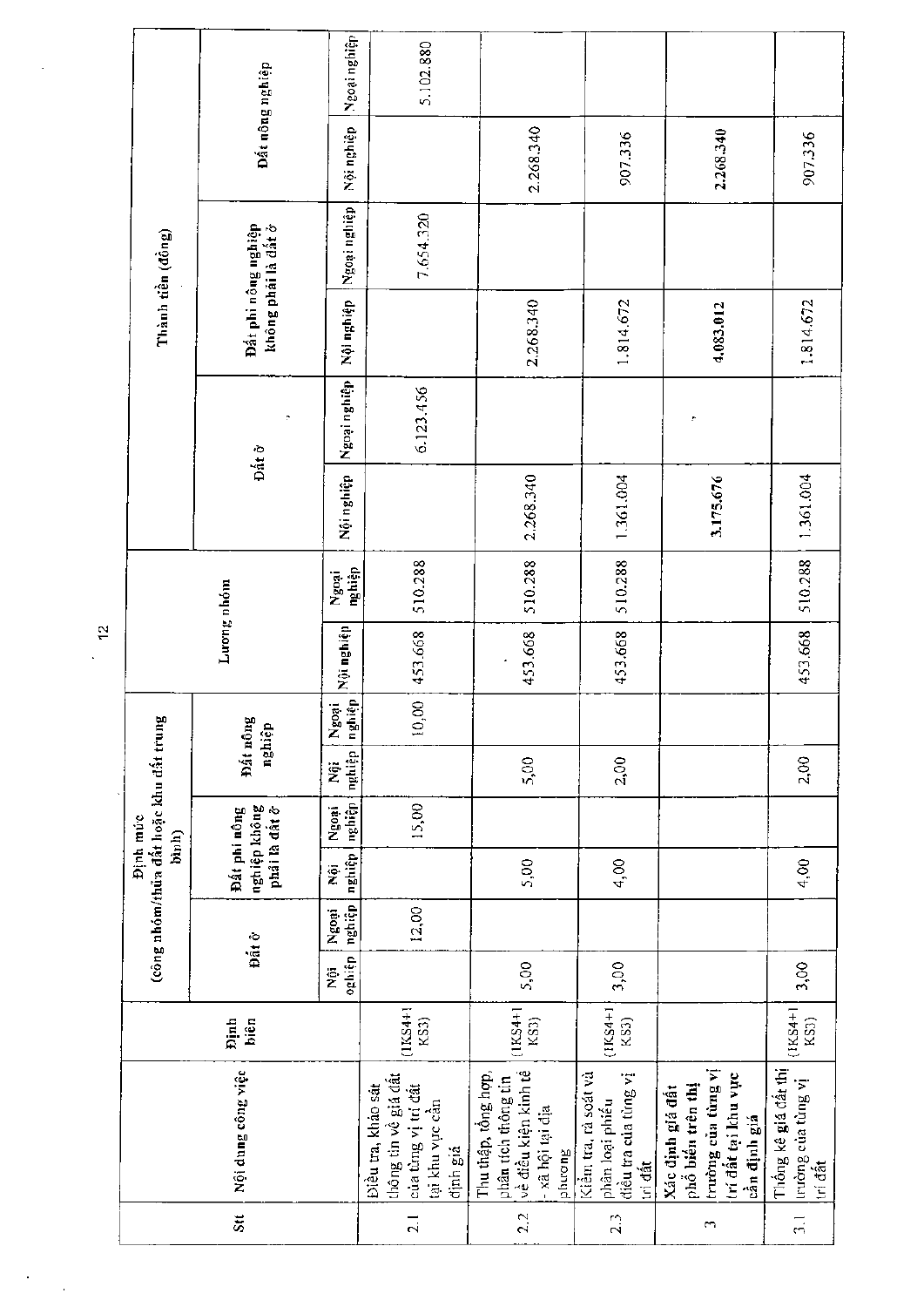|               |                                                                                   |                    |                        | (công 1116m/thữa đất hoặc khu đất trung | <b>Dinh</b> múc<br>(yun)                      |                 |                    |                        |            |                        |            |              | Thành tiền (đồng)                          |              |                 |              |
|---------------|-----------------------------------------------------------------------------------|--------------------|------------------------|-----------------------------------------|-----------------------------------------------|-----------------|--------------------|------------------------|------------|------------------------|------------|--------------|--------------------------------------------|--------------|-----------------|--------------|
| Stt           | Nội dung công việc                                                                | tują<br>hiên       | <b>Dât ö</b>           |                                         | nghiêp không<br>Đất phi nông<br>phải là đất ô |                 | Đất nông<br>ughiêp |                        | Luong nhóm |                        | Đắt ở      |              | Đất phi nông nghiệp<br>không phải là đất ở |              | Đất nông nghiệp |              |
|               |                                                                                   |                    | nghiộn<br>$\mathbf{S}$ | nghiệp<br>Ngoal                         | uşhişin<br>Σģ                                 | nghiập<br>Ngoal | dingha<br>Š        | nghiệp<br><b>Ngoai</b> | Nội nghiệp | aguiĝo<br><b>1603N</b> | Nội nghiệp | Ngoại nghiệp | Nội nghiệp                                 | Ngoại nghiệp | Nội nghiệp      | Ngoai nghiệi |
| 3.2           | trường của từng vị<br>'trí đất<br>phổ biến trên thị<br>Xác định giả đất           | $(1KS4+1)$<br>KSS  | 4,00                   |                                         | 5,00                                          |                 | 3,000              |                        | 453.668    | 510.288                | 1.814.672  |              | 2.268.340                                  |              | 1.361.004       |              |
| 4             | của tùng vị trí đất<br>điều chính giá đất<br>Xác định hệ số                       |                    |                        |                                         |                                               |                 |                    |                        |            |                        | 5.444.016  |              |                                            |              |                 |              |
|               | định giá<br>tại khu vực cần                                                       |                    |                        |                                         |                                               |                 |                    |                        |            |                        |            |              | 6.805.020                                  |              | 4.083.012       |              |
| 4.1           | chinh giá dất của<br>tùng vị trí đất<br>Xác định hệ số điều                       | $(1KS4+1)$<br>KS3) | 8,00                   |                                         | 10,00                                         |                 | 6,00               |                        | 453.668    | 510.288                | 3,629.344  |              | 4.536.680                                  |              | 2.722.008       |              |
| 4.2           | chinh giá dát của<br>từng vị trí đất<br>xác định hệ số điều<br>Hiệu chỉnh kết quả | $(1KS4+1)$<br>KST  | 4,00                   |                                         | 5,00                                          |                 | 3,00               |                        | 453.668    | 882015                 | 1.814.672  |              | 2.268.340                                  |              | 1.361.004       |              |
| U)            | án hệ số điều<br>chinh gá đất<br>Xây dụng phương                                  |                    |                        |                                         |                                               |                 |                    |                        |            |                        | 3.629.344  |              | 4.536.680                                  |              | 2.722.008       |              |
| $\frac{1}{2}$ | án hệ số điều chỉnh<br>giá đất<br>Nay dung phrong                                 | $1+5511$<br>KS3)   | 4,00                   |                                         | 5,00                                          |                 | 3,00               |                        | 453.668    | 510.288                | 1.814.672  |              | 2.268.340                                  |              | 1.361.004       |              |

 $\vec{\omega}$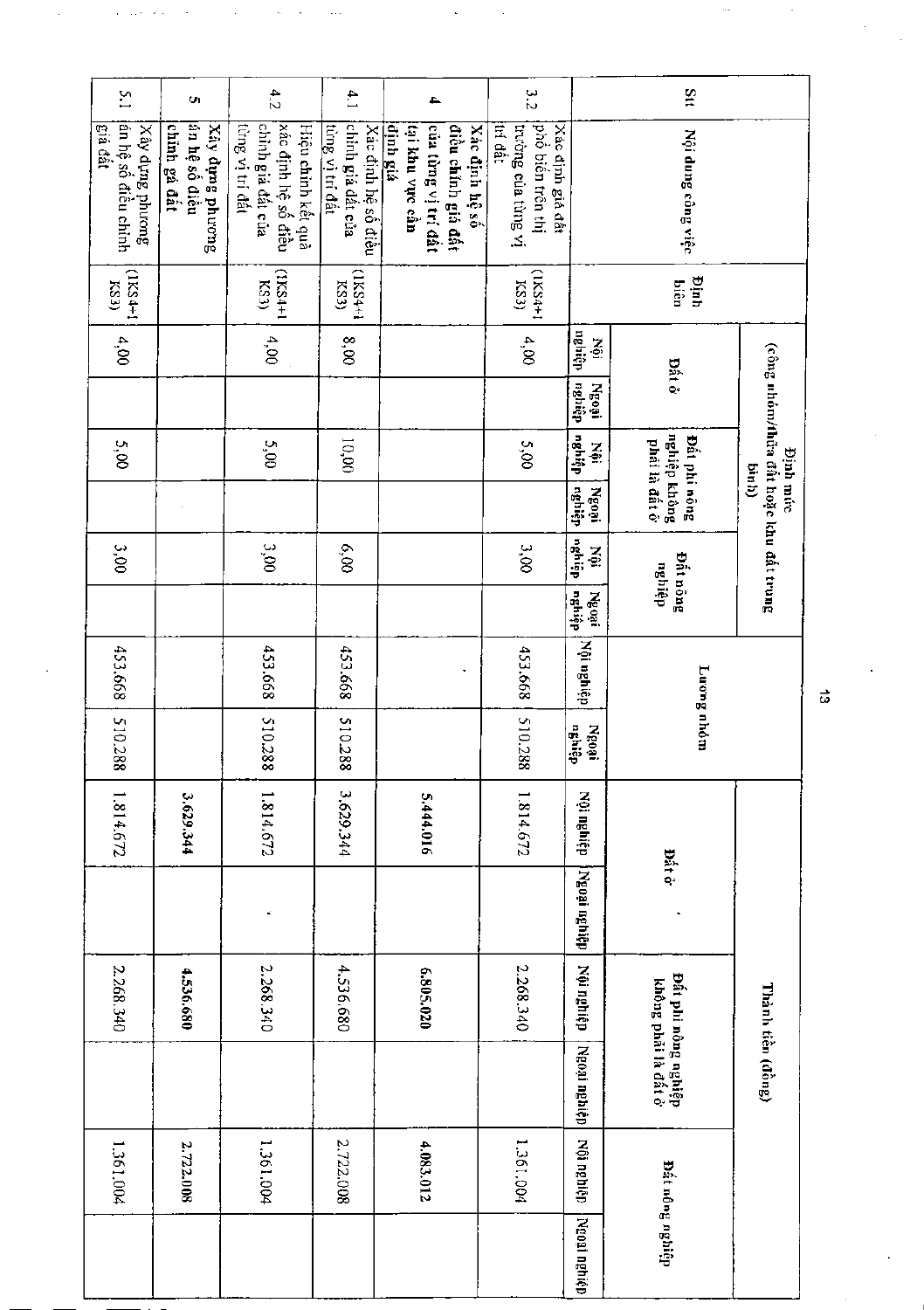| Đất nông nghiệp<br>Nội nghiệp<br>1.361.004<br>1.361.004<br>353,876<br>Ngoại nghiệp<br>Đất phi nông nghiệp<br>không phải là đất ở<br>Thành tiền (đồng)<br>Nội nghiệp<br>2.268.340<br>1.361.004<br>353.876<br>Ngoại nghiệp<br>Đất ở<br>Nội nghiệp<br>1.814.672<br>1.361.004<br>353.876<br>510.288<br>510,288<br>205.248<br>Ngoại<br>nghiệp<br>Luong nhóm<br>Nội nghiệp<br>453.668<br>453.668<br>176.938<br>nghiệp<br>Ngoại<br>Đất nông<br>쁱<br>កន្ទាំមើត<br>(công nhóm/thửa đất hoặc khu đất tru<br>ងៀមនៅ<br>3,00<br>3,00<br>2,00<br>ĝ.<br>nghiệp (<br>nghiệp không<br>phải là đất ở<br>Đất phi nông<br>Ngoại<br>bình)<br>  uğuqau<br>3,00<br>2,00<br>5,00<br>ë.<br>nghiệp<br>Ngoại<br>Đất ở<br>qaniqa<br>4,00<br>3,00<br>2,00<br>ž<br>IKTV4<br>thủo phương án hệ $(1KSA+1)$ số điều chỉnh giá<br>$(1KS4+1)$<br>KS3)<br>Định<br>biên<br>số điều chính giá đất<br>phát bành phương<br>án hệ số điều<br>dụng phương án hệ<br>Nội dung công việc<br>Xây dựng báo cáo<br>In, sao, luu trū,<br>thuyết minh xây<br>Hoàn thiện dự<br>chỉnh giá đất |   |  |  | Dinh múc |  |  |  |  |  |              |
|-------------------------------------------------------------------------------------------------------------------------------------------------------------------------------------------------------------------------------------------------------------------------------------------------------------------------------------------------------------------------------------------------------------------------------------------------------------------------------------------------------------------------------------------------------------------------------------------------------------------------------------------------------------------------------------------------------------------------------------------------------------------------------------------------------------------------------------------------------------------------------------------------------------------------------------------------------------------------------------------------------------------------------------------|---|--|--|----------|--|--|--|--|--|--------------|
|                                                                                                                                                                                                                                                                                                                                                                                                                                                                                                                                                                                                                                                                                                                                                                                                                                                                                                                                                                                                                                           |   |  |  |          |  |  |  |  |  |              |
|                                                                                                                                                                                                                                                                                                                                                                                                                                                                                                                                                                                                                                                                                                                                                                                                                                                                                                                                                                                                                                           |   |  |  |          |  |  |  |  |  |              |
|                                                                                                                                                                                                                                                                                                                                                                                                                                                                                                                                                                                                                                                                                                                                                                                                                                                                                                                                                                                                                                           |   |  |  |          |  |  |  |  |  | Ngoại nghiệp |
|                                                                                                                                                                                                                                                                                                                                                                                                                                                                                                                                                                                                                                                                                                                                                                                                                                                                                                                                                                                                                                           |   |  |  |          |  |  |  |  |  |              |
|                                                                                                                                                                                                                                                                                                                                                                                                                                                                                                                                                                                                                                                                                                                                                                                                                                                                                                                                                                                                                                           | ã |  |  |          |  |  |  |  |  |              |
|                                                                                                                                                                                                                                                                                                                                                                                                                                                                                                                                                                                                                                                                                                                                                                                                                                                                                                                                                                                                                                           |   |  |  |          |  |  |  |  |  |              |

\* Ghi chú:

- Nội dung công việc, Định biên, Định mức căn cử vào Bảng 19 Thông tư số 20/2015/TT-BTNMT ngày 27/4/2015 của Bộ Tài nguyên và Môi trường

 $\frac{1}{4}$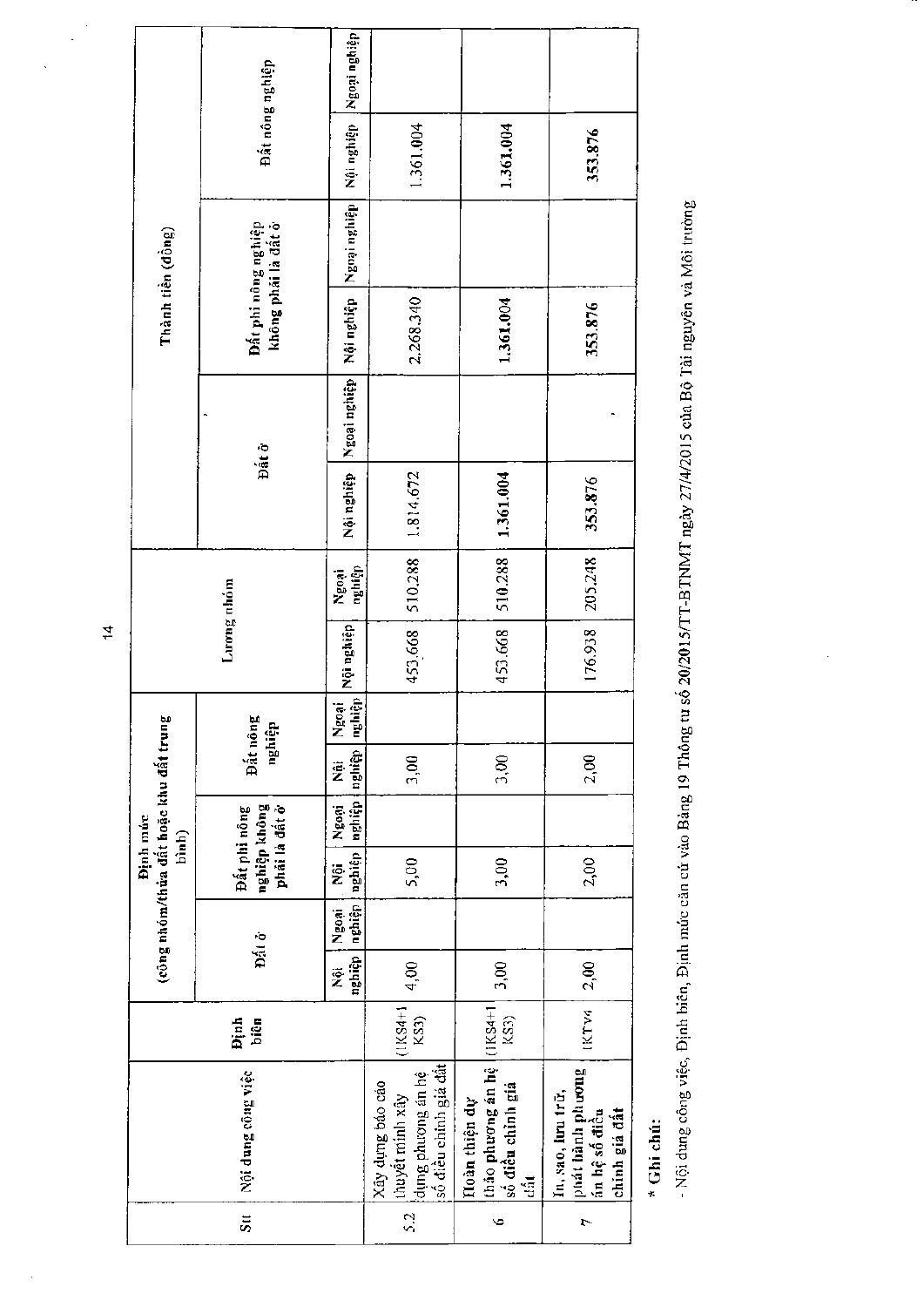|                |                 |       |                          |                                 |                                                                   |                                                                                                       | Luong co $s\ddot{o}$ :             | 1.490.000                 |
|----------------|-----------------|-------|--------------------------|---------------------------------|-------------------------------------------------------------------|-------------------------------------------------------------------------------------------------------|------------------------------------|---------------------------|
| Stt            | Bậc lương       | Hệ số | Luong câp bậc            | động (Hệ số 0,4)<br>Phụ cấp lưu | Phụ cấp trách<br>nhiệm (Hệ số<br>0,2 tính cho tổ<br>dội 05 người) | Bảo hiểm xã hội,<br>phi công đoàn<br>Bảo hiểm y tế,<br>Bảo hiểm thất<br>nghiệp, Kinh<br>(Tỳ lệ 23,5%) | Luong tháng<br>$(26 \text{ ngay})$ | Luong ngày<br>(dông/ngày) |
|                | Z               | ω     | $4 = 3 \times 1,490.000$ | $5 = 0,4 \times 1,490,000$      | $6 = 0,5/5 x$                                                     | $7 = 23,5\%$ x 4                                                                                      | ∞                                  | $9 - 8/26$                |
|                | Ngoại nghiệp    |       |                          |                                 |                                                                   |                                                                                                       |                                    |                           |
| سىم            | Ký su           |       |                          |                                 |                                                                   |                                                                                                       |                                    |                           |
| $\sim$         | KS1             | 2,34  | 3,486.600                | 596.000                         | 009'65                                                            | 973.417                                                                                               | 5.115.617                          | 196.755                   |
| $2.2\,$        | KS <sub>2</sub> | 2,67  | 3.978.300                | 000'965                         | 009'65                                                            | 1.088.967                                                                                             | 5.722.867                          | 220.110                   |
| 2.3            | KS <sub>3</sub> | 3,00  | 4.470.000                | 000'965                         | 59.600                                                            | 1.204.516                                                                                             | 6.330.116                          | 243.466                   |
| 2.4            | KS4             | 3,33  | 4.961.700                | 000'965                         | 59.600                                                            | 1.320.066                                                                                             | 6.937.366                          | 266.822                   |
| 2.5            | KS <sub>5</sub> | 3,66  | 5,453,400                | 000'965                         | 009'65                                                            | 1.435.615                                                                                             | 7.544.615                          | 290.178                   |
| 2.6            | KS6             | 9.99  | 5.945.100                | 000'965                         | 009'65                                                            | 1.551.165                                                                                             | 8.151.865                          | 313.533                   |
| $\overline{a}$ | Kỹ thuật viên   |       |                          |                                 |                                                                   |                                                                                                       |                                    |                           |
| 2.1            | KTV3            | 2,26  | 3.367.400                | 296.000                         | 59.600                                                            | 945,405                                                                                               | 4.968.405                          | 191.093                   |
| 2.2            | KTV4            | 2,46  | 3.665.400                | 000'965                         | 59.600                                                            | 1.015.435                                                                                             | 5.336.435                          | 205.248                   |
| 2.3            | KTV5            | 2,66  | 3.963,400                | <b>596.000</b>                  | 009'65                                                            | 1.085.465                                                                                             | 5.704.465                          | 219.403                   |
| 2.4            | KTV6            | 2,86  | 4.261.400                | 000'965                         | 59.600                                                            | 1.155.495                                                                                             | 6.072.495                          | 233.558                   |
| 2.5            | $\rm KTV7$      | 3.06  | 4.559,400                | 596.000                         | <b>59.600</b>                                                     | 1.225.525                                                                                             | 6.440.525                          | 247.713                   |
| 2.6            | KTV8            | 326   | 4.857.400                | 000'965                         | 59.600                                                            | 1.295.555                                                                                             | 6.808.555                          | 261.868                   |
| 2.7            | <b>KTV9</b>     | 946   | 5.155.400                | <b>596.000</b>                  | 009'65                                                            | 1.365.585                                                                                             | 7.176.585                          | 276.023                   |

 $\frac{1}{2} \frac{1}{2} \left( \frac{1}{2} \right)$  ,  $\frac{1}{2} \frac{1}{2}$ 

 $\frac{1}{2}$ 

 $\sim 10$ 

 $\hat{\alpha}$  ,  $\hat{\beta}$  ,  $\hat{\beta}$ 

 $\hat{\mathcal{L}}$  ,  $\hat{\mathcal{L}}$  ,  $\hat{\mathcal{L}}$ 

 $\mathcal{L}^{\text{max}}_{\text{max}}$ 

 $\ldots$ 

 $\sim$  113

 $\hat{\mathcal{A}}$ 

3. Bảng lương ngày lao động kỹ thuật

 $\mathbb{E}_{\frac{1}{2},\frac{1}{2},\frac{1}{2},\frac{1}{2}}$ 

 $\frac{1}{2} \left( \frac{1}{2} \right)$  .

l,

 $\ddot{\phantom{0}}$ 

 $\vec{5}$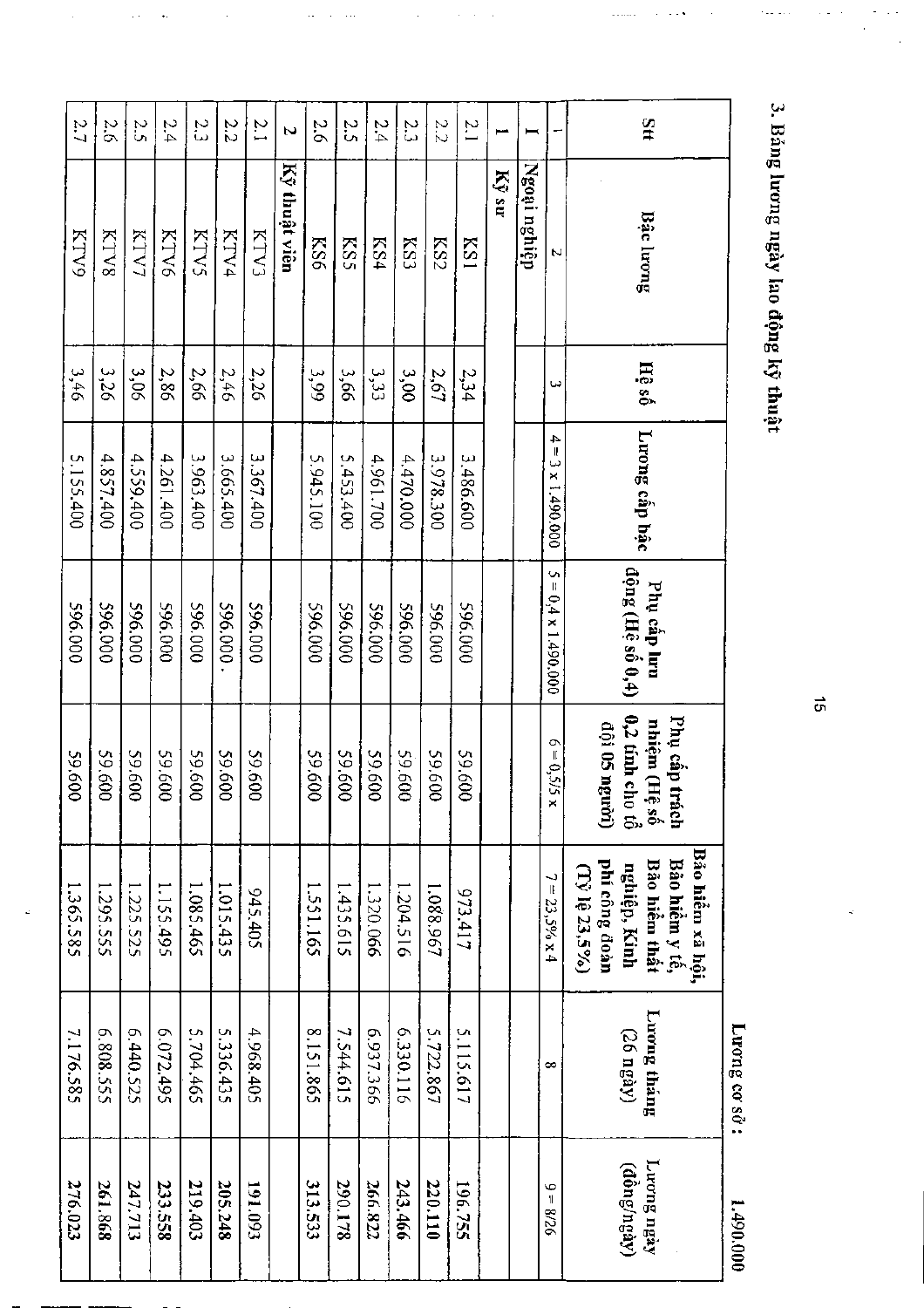| $\overline{\mathbf{S}}$ tt | Bậc lương         | Hệ số          | Lương cấp bậc            | Phụ cấp lưu $\left  \frac{\text{dp} \log{(\text{H}\hat{\mathbf{e}} \text{ s}\delta \, \mathbf{0},4)}}{\text{d}\hat{\phi} \text{ng} \left(\text{H}\hat{\mathbf{e}} \text{ s}\delta \, \mathbf{0},4 \right)} \right $ | $0,2$ tính cho tổ<br>Phụ cấp trách<br>dội 05 nguời)<br>nhiệm (Hệ số | Bảo hiểm xã hội,<br>Bảo hiểm y tế,<br>Bảo hiểm thất<br>phi công đoàn<br>$(Ty)$ lệ 23,5%)<br>nghiệp, Kinh | Luong tháng<br>$(26 \text{ ngay})$ | $(d\delta n g/ng\dot{a}y)$<br>Luong ngày |
|----------------------------|-------------------|----------------|--------------------------|---------------------------------------------------------------------------------------------------------------------------------------------------------------------------------------------------------------------|---------------------------------------------------------------------|----------------------------------------------------------------------------------------------------------|------------------------------------|------------------------------------------|
|                            | 2                 | $\mathfrak{m}$ | $4 = 3 \times 1.490.000$ | $5 = 0,4 \times 1,490.000$                                                                                                                                                                                          | $6 = 0,5/5 x$                                                       | $7 = 23,5%$ x 4                                                                                          | $\infty$                           | $9 = 8/26$                               |
| 2.8                        | KTV10             | 3,56           | 5.453.400                | 596,000                                                                                                                                                                                                             | 59.600                                                              | 1.435.615                                                                                                | 7.544.615                          | 290.178                                  |
| 2.9                        | KTV11             | 3,86           | 5.751.400                | 596.000                                                                                                                                                                                                             | 59.600                                                              | 1.505.645                                                                                                | 7.912.645                          | 304.333                                  |
| 2.10                       | KTV <sub>12</sub> | 4,06           | 6.049.400                | 596.000                                                                                                                                                                                                             | 59.600                                                              | 1.575.675                                                                                                | 8.280.675                          | 318.488                                  |
| $\Xi$                      | Nội nghiệp        |                |                          |                                                                                                                                                                                                                     |                                                                     |                                                                                                          |                                    |                                          |
|                            | Kỹ sư             |                |                          |                                                                                                                                                                                                                     |                                                                     |                                                                                                          |                                    |                                          |
| Ξ                          | KS1               | 2,34           | 3.486.600                |                                                                                                                                                                                                                     | 59.600                                                              | 833.357                                                                                                  | 4.379.557                          | 168.445                                  |
| 1.2                        | KS <sub>2</sub>   | 2,67           | 3.978.300                |                                                                                                                                                                                                                     | 59.600                                                              | 948.907                                                                                                  | 4.986.807                          | 191,800                                  |
| $\frac{1}{2}$              | K <sub>S</sub> 3  | 3,00           | 4.470.000                |                                                                                                                                                                                                                     | 59.600                                                              | 1.064.456                                                                                                | 5.594.056                          | 215.156                                  |
| $\ddot{4}$                 | KS4               | 3,33           | 4.961.700                |                                                                                                                                                                                                                     | 59.600                                                              | 1,180,006                                                                                                | 6.201.306                          | 238.512                                  |
| $\sum$                     | KS5               | 3,66           | 5.453.400                |                                                                                                                                                                                                                     | 59.600                                                              | 1.295.555                                                                                                | 6.808.555                          | 261.868                                  |
| $\frac{6}{11}$             | KS6               | 3,99           | 5.945.100                |                                                                                                                                                                                                                     | 59,600                                                              | 1.411.105                                                                                                | 7.415.805                          | 285,223                                  |
| $\Box$                     | KS7               | 4,32           | 6.436.800                |                                                                                                                                                                                                                     | 59.600                                                              | 1.526.654                                                                                                | 8.023.054                          | 308.579                                  |
| $\frac{8}{1}$              | <b>KS8</b>        | 4,65           | 6.928.500                |                                                                                                                                                                                                                     | 59,600                                                              | 1.642.204                                                                                                | 8.630.304                          | 331.935                                  |
| $\overline{2}$             | Kỹ thuật viên     |                |                          |                                                                                                                                                                                                                     |                                                                     |                                                                                                          |                                    |                                          |
| $\overline{2.1}$           | KTV3              | 2,26           | 3.367.400                |                                                                                                                                                                                                                     | 59.600                                                              | 805.345                                                                                                  | 4.232.345                          | 162.783                                  |
| 2.2                        | KTV4              | 2,46           | 3.665.400                |                                                                                                                                                                                                                     | 59.600                                                              | 875.375                                                                                                  | 4.600.375                          | 176.938                                  |
| 23                         | KTV5              | 2,66           | 3,963,400                |                                                                                                                                                                                                                     | 59.600                                                              | 945.405                                                                                                  | 4.968.405                          | 191.093                                  |
| 2.4                        | KTV6              | 2,86           | 4.261.400                |                                                                                                                                                                                                                     | 59.600                                                              | 1.015.435                                                                                                | 5.336.435                          | 205.248                                  |

 $\frac{\omega}{\tau}$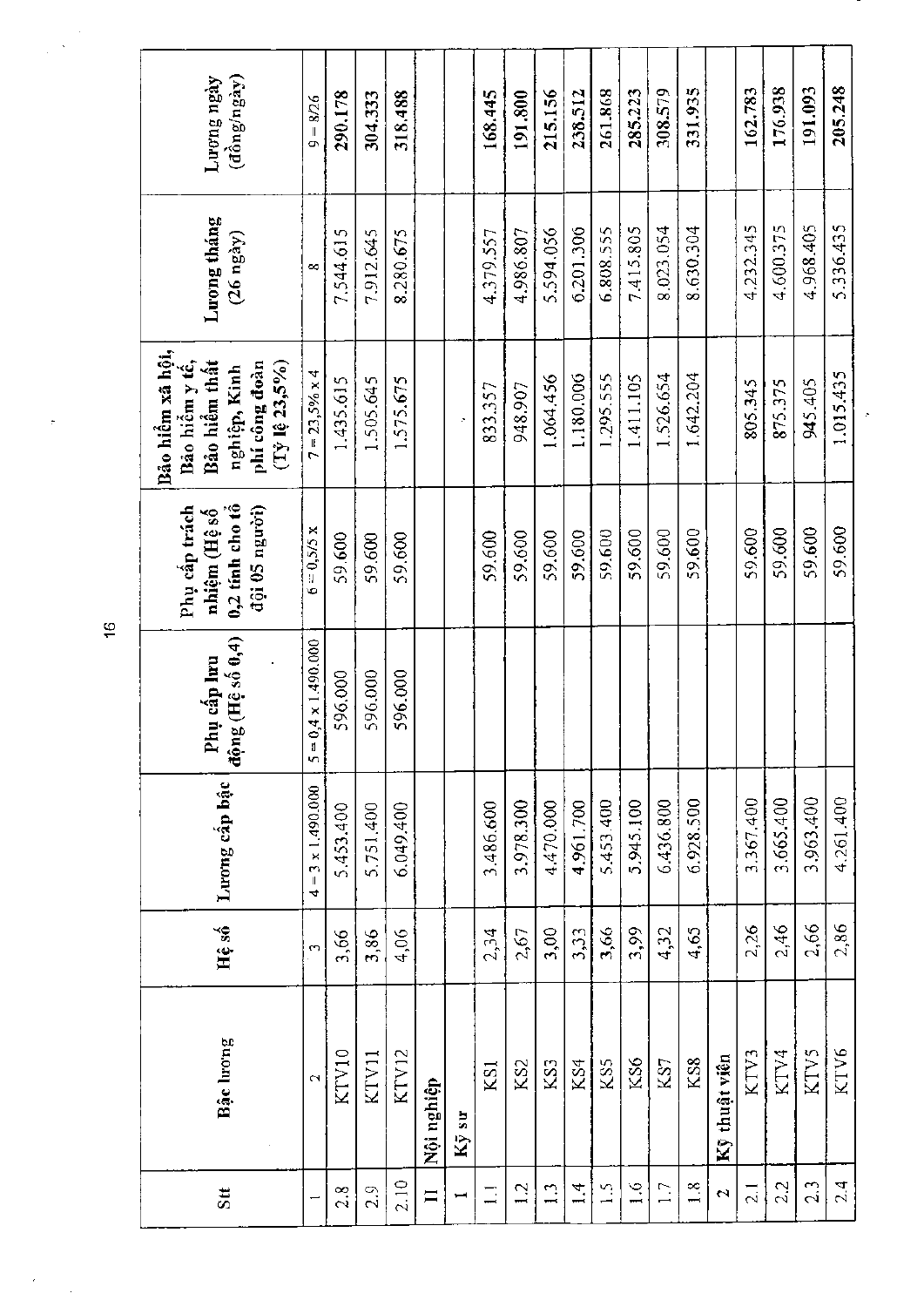| Stt                                                                                                   |                                      | 2.5       | ς.        | 2.7       | 2.8       | 2.9       | 2.10      |                                                                                                                                                                                                                                            |                                                                                                                                                                                                                                                                                                      |                                   |                                                                                                                                                                                                        |                                                                                                                                      |
|-------------------------------------------------------------------------------------------------------|--------------------------------------|-----------|-----------|-----------|-----------|-----------|-----------|--------------------------------------------------------------------------------------------------------------------------------------------------------------------------------------------------------------------------------------------|------------------------------------------------------------------------------------------------------------------------------------------------------------------------------------------------------------------------------------------------------------------------------------------------------|-----------------------------------|--------------------------------------------------------------------------------------------------------------------------------------------------------------------------------------------------------|--------------------------------------------------------------------------------------------------------------------------------------|
| Bậc lương                                                                                             | N                                    | KTV7      | KTV8      | KTV9      | KTV10     | KTV11     | KTV12     | - Hệ số lương theo cấp bậc kỹ thuật thực hiện theo Nghị định số 204/2004/NĐ-CP<br>- Các khoản phụ cấp, đóng góp theo lương bao gồm: Phụ cấp lưu động, Phụ cấp trách nhiệm, các khoản bảo hiểm bắt buộc theo chế độ, kinh phí<br>* Ghi chú: | ś<br>+ Phụ cấp lưu động: Áp dụng hệ số 0,4 theo quy định tại tại Mục b Khoản 2 Phần II Thông tư số 06/2005/TT-BNV ngày 05/01/2005 của Bộ Nội<br>công đoàn<br>+ Phụ cáp trách nhiệm: Áp dụng hệ số 0,2 cho tổ đội đo đạc gồm 05 người theo quy định tại Mục c Khoản 2 Phần II Thông tư số 05/2005/TT- | BNV ngày 05/01/2005 của Bộ Nội vụ | đóng hàng tháng theo quy định là 21,5%, chi tiết như sau:<br>+ Các khoản bảo hiểm bắt buộc gồm: Bảo hiểm xã hội, Bảo hiểm y tế, Bảo thất nghiệp, Bảo hiểm tai nạn lao động, bệnh nghề nghiệp. Tông mức | Bảo hiểm xã hội Việt Nam.                                                                                                            |
| Hê số                                                                                                 | دی                                   | 3.06      | 3,26      | 3,46      | 3,66      | 3.86      | 4,06      |                                                                                                                                                                                                                                            |                                                                                                                                                                                                                                                                                                      |                                   |                                                                                                                                                                                                        |                                                                                                                                      |
| Luong cấp bậc                                                                                         | ₳<br>$= 3 \times 1.490.000$          | 4.559.400 | 4.857.400 | 5.155.400 | 5.453.400 | 5.751.400 | 6.049.400 |                                                                                                                                                                                                                                            |                                                                                                                                                                                                                                                                                                      |                                   |                                                                                                                                                                                                        |                                                                                                                                      |
| động (Hệ số 0,4)<br>Phụ cấp lưu                                                                       | Ü,<br>$= 0.4 \times 1.490.000$       |           |           |           |           |           |           |                                                                                                                                                                                                                                            |                                                                                                                                                                                                                                                                                                      |                                   |                                                                                                                                                                                                        |                                                                                                                                      |
| $0,2$ tính cho tổ<br>Phụ cấp trách<br>nhiệm (Hệ số<br>đội 05 ng<br>ဒ္မ်                               | $6 = 0,5/5$<br>$\boldsymbol{\times}$ | \$9.600   | 109.65    | 59.600    | 29,600    | 29.600    | 009'65    |                                                                                                                                                                                                                                            |                                                                                                                                                                                                                                                                                                      |                                   |                                                                                                                                                                                                        |                                                                                                                                      |
| Bảo hiễm xã hội,<br>phí công đoàn<br>Bảo hiểm thất<br>Bảo hiểm y tế,<br>nghiệp, Kinh<br>(Tỷ lệ 23,5%) | $7 = 23,596 \times 4$                | 1.085.465 | 1.155.495 | 1.225.525 | 1.295.555 | 1.365.585 | 1.435.615 | ngày 14 tháng 12 năm 2004 của Chính phủ                                                                                                                                                                                                    |                                                                                                                                                                                                                                                                                                      |                                   |                                                                                                                                                                                                        | • Bảo hiểm xã hội: Mức đóng hàng tháng là 17% theo quy định tại Điểm 2.1 Khoản 2 Điều 5 Quyết định số 595/QĐ-BHXH ngày 14/4/2017 của |
| Luong tháng<br>$(26 \text{ ngy})$                                                                     | ∞                                    | 5,704.465 | 6.072.495 | 6.440.525 | 6.808.555 | 7.176.585 | 7.544.615 |                                                                                                                                                                                                                                            |                                                                                                                                                                                                                                                                                                      |                                   |                                                                                                                                                                                                        |                                                                                                                                      |
| Luong ngày<br>(Agalgugay)                                                                             | $9 - 8/26$                           | 219.403   | 233.558   | 247.713   | 261.868   | 276.023   | 290.178   |                                                                                                                                                                                                                                            |                                                                                                                                                                                                                                                                                                      |                                   |                                                                                                                                                                                                        |                                                                                                                                      |

 $\omega_{\rm{eff}}$ 

 $\overline{1}$ 

• Bào hiểm y tế : Mức đóng hàng tháng là 3% theo quy định tại Khoản I Điều 18 Quyết định số 595/QĐ-BHXH ngày 14/4/2017 của Báo hiểm xa<br>hội Việt Nam.

 $\sim$  :

ł,

 $\ddot{\phantom{0}}$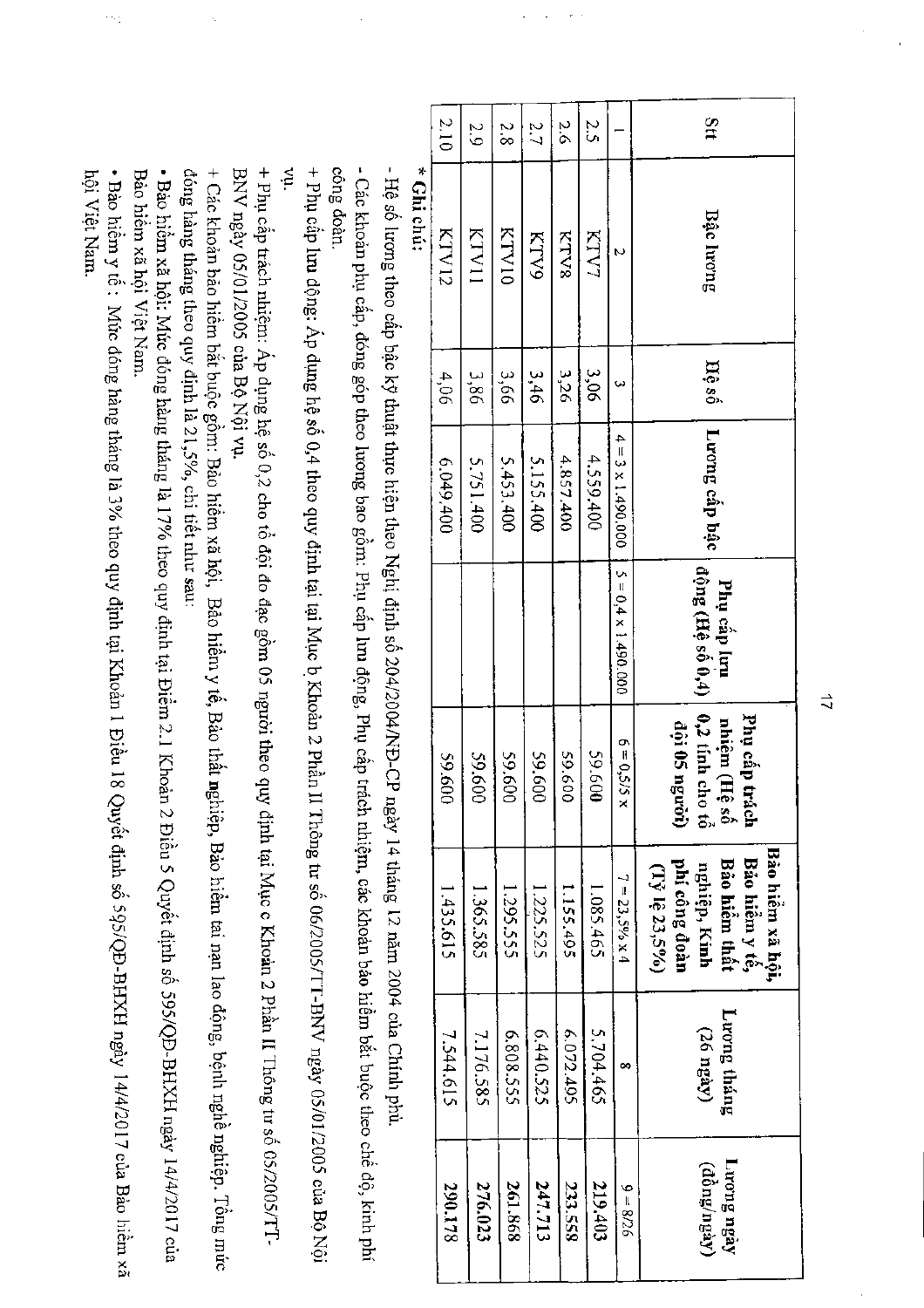| · Bảo hiềm tai nạn lao động, bệnh nghề nghiệp: Mức đóng hàng tháng là 0,5% theo quy định tại Khoản 1 Điều 22 Quyết định số 595/QĐ-BHXH<br>· Bảo hiềm thất nghiệp : Mức đóng hàng tháng là 1% theo quy định tại tại Khoản 2 Điều 14 Quyết định số 595/QĐ-BHXH ngày 14/4/2017 của<br>Bảo hiệm xã hội Việt Nam. | - Kinh phí công đoàn: Mức đóng hàng tháng là 2% theo quy định tại Điều 5 Nghị định số 191/2013/NĐ-CP ngày 21/11/2013 của Chính phủ.<br>ngày 14/4/2017 của Bảo hiểm xã hội Việt Nam. |  |  |  |  |  |  |
|--------------------------------------------------------------------------------------------------------------------------------------------------------------------------------------------------------------------------------------------------------------------------------------------------------------|-------------------------------------------------------------------------------------------------------------------------------------------------------------------------------------|--|--|--|--|--|--|
|--------------------------------------------------------------------------------------------------------------------------------------------------------------------------------------------------------------------------------------------------------------------------------------------------------------|-------------------------------------------------------------------------------------------------------------------------------------------------------------------------------------|--|--|--|--|--|--|

 $\frac{\infty}{2}$  $\overline{\phantom{a}}$ 

 $\cdot$ 

 $\ddot{\phantom{0}}$ 

 $\frac{1}{2}$  ,  $\frac{1}{2}$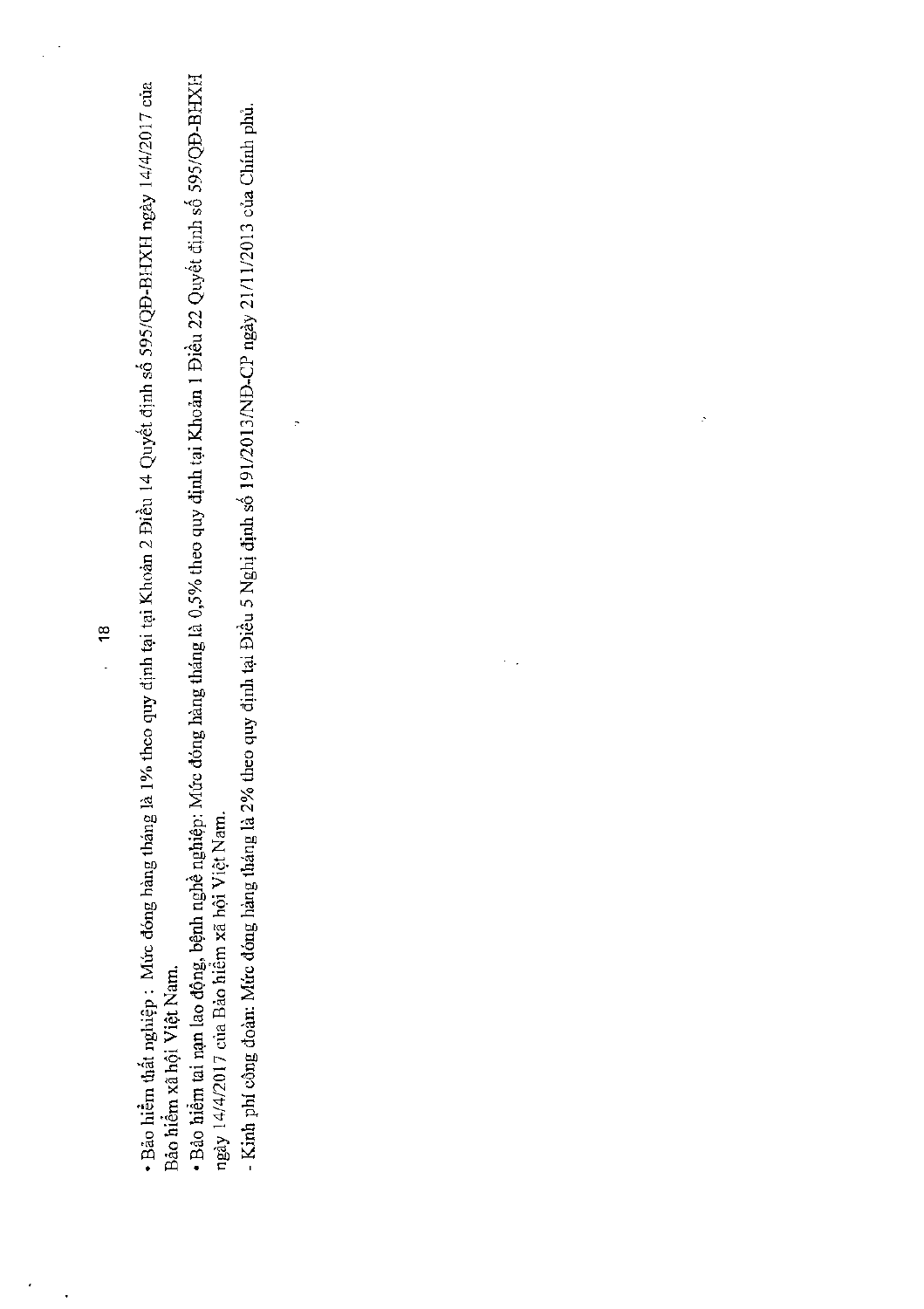## III. Hướng dẫn áp dụng đơn giá sản phẩm dịnh giá đất cụ thể

1. Đối với định giá đất cụ thể theo các phương pháp so sánh trực tiếp, chiết trừ, thu nhập và thặng dư: Đơn giá ban hành<br>tại Quyết định này tính cho thừa đất hoặc khu đất trung bình có 01 mục đích sử dụng, tại địa bàn 01 x công việc tại Mục 2 "Điều tra, tổng hợp, phân tích thông tin về thừa đất, giá đất thị trường" và Mục 3 "Áp dụng phương đất hoặc khu đất cụ thể thì căn cự vào hệ số theo quy mô diện tích và khu vực tại các bảng sau đề điều chính cho nội dung pháp định giá đất và xây dựng phương án giá đất"

 $\frac{8}{4}$  $\tilde{\mathbf{c}}$  $\overline{a}$  $\overline{\phantom{0}}$  $\overline{0}$ Ó  $\infty$  $\sigma$ **Un**  $\overline{\mathbf{4}}$  $\overline{ }$ Diện tích (ha)  $≤ 0,1$  ha 0,5 ha  $0,3$  ha  $100 \,\mathrm{ha}$ 50 ha 30 ha 10 ha 05 ha 03 ha 01 ha Xă của tỉnh Tây Ninh  $0.80$  $0.50$  $655$  $3,20$ 2,60  $2,00$  $4,00$  $1,000$  $1,60$  $1,20$ Thi trân, phuòng của tỉnh Tây Ninh  $060$ 525 09'0 2,70  $1,10$  $4,10$  $3,30$  $2,10$  $1,70$  $1,30$ 

 $\equiv$ 

300 ha

 $\overline{5}$ 

 $\geq$  500 ha

 $5,80$ 

 $5,90$ 

 $4,90$ 

 $4,80$ 

các phương pháp so sánh trực tiếp, chiết trừ, thu nhập và thặng dư a) Bảng hệ số theo quy mô diện tích và khu vực áp dụng đối với đất ở, đất phi nông nghiệp không phải là đất ở theo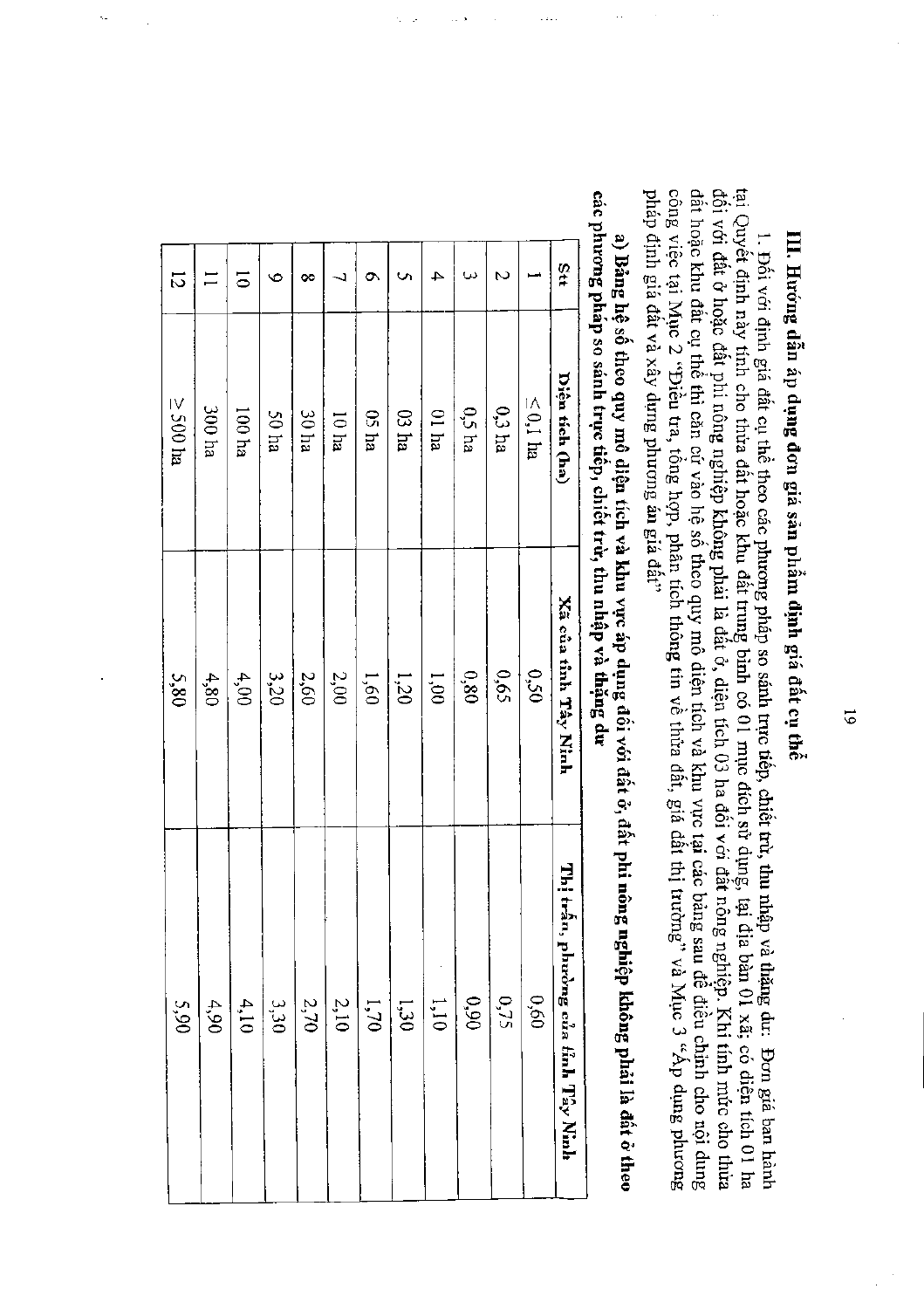| onap so "<br>4<br>heo các phương p'<br>.<br>4<br>Ì<br>če ter<br>i dât n<br>vục áp dụng đôi với |                                              |
|------------------------------------------------------------------------------------------------|----------------------------------------------|
|                                                                                                |                                              |
|                                                                                                |                                              |
| t<br>ên tic<br>b) Bảng hệ số theo quy mô diệ                                                   | D<br>trực tiếp, chiết trừ, thu nhập và thăng |

| Thị trấn, phường của tỉnh Tây Ninh | 0,60           | 0,70              | 0,80     | 0,95    | 1,10    | 1,50    | 1,90              | 2,30    | 2,90      | 3,50              | 4,10   | 4,90            |
|------------------------------------|----------------|-------------------|----------|---------|---------|---------|-------------------|---------|-----------|-------------------|--------|-----------------|
| Xã của tỉnh Tây Ninh               | 0,50           | 0,60              | 0,70     | 0,85    | 1,00    | 1,40    | 1,80              | 2,20    | 2,80      | 3,40              | 4,00   | 4,80            |
| Diện tích (ha)                     | $\leq 0,$ l ha | $0,3$ ha          | $0,5$ ha | $01$ ha | $03$ ha | $05$ ha | $10\,\mathrm{ha}$ | $30$ ha | $50$ ha   | 100 <sub>ha</sub> | 300 ha | $\geq$ 500 ha   |
| Stt                                |                | $\mathbf{\Omega}$ |          | 4       | m       | ◇       | ŗ                 | ∞       | $\bullet$ | $\Xi$             | $\Box$ | $\overline{12}$ |

2. Đối với định giá đất cụ thể theo phượng pháp hệ số điều chỉnh giá dất: Đơn giá ban hành tại Quyết định này tính cho khu vực định giá đất trung bình có 01 loại đất, diện tích 01 ha, tại địa bàn 01 xã; có 10 vị trí đất (tính đến đoạn đường, đoạn phổ theo bảng giá đất hiện hành) đổi với đất ở hoặc đất phi nông nghiệp không phải là đất ở, 03 vị trí đất đối với đất nông<br>nghiệp. Khi tính mức cho khu vực định giá đất cụ thể thì thực hiện như sau:

phi nông nghiệp không phải là đất ở; lớn hơn hoặc nhỏ hơn 03 vị trí đất đối với đất nông nghiệp) thì điều chỉnh theo tỷ lệ<br>thuận đối với các Mục 2 "Điều tra, tổng hợp, phân tích thông tịn", Mục 3 "Xác định giá đất phổ biển a) Khi số vị trí đất trong khu vực định giá đất có sự thay đổi (lớn hơn hoặc nhỏ hơn 10 vị trí đất đối với đất ở hoặc đất từng vị trí đất tại khu vực cần định giá", Mục 4 "Xác định hệ số điều chinh giá đất của từng vị trí đất tại khu vực cần định ្នំ<br>ខ្នាំង

b) Đối yới các Mục 2 "Điều tra, tổng hợp, phân tích thông tin", Mục 3 "Xác định giá đất phổ biến trên thị trường của từng vị trí đất tại khu vực cần định giá", Mục 4 "Xác định hệ số điều chỉnh giá đất của từng vị trí đất tại khu vực cần định 医子宫的